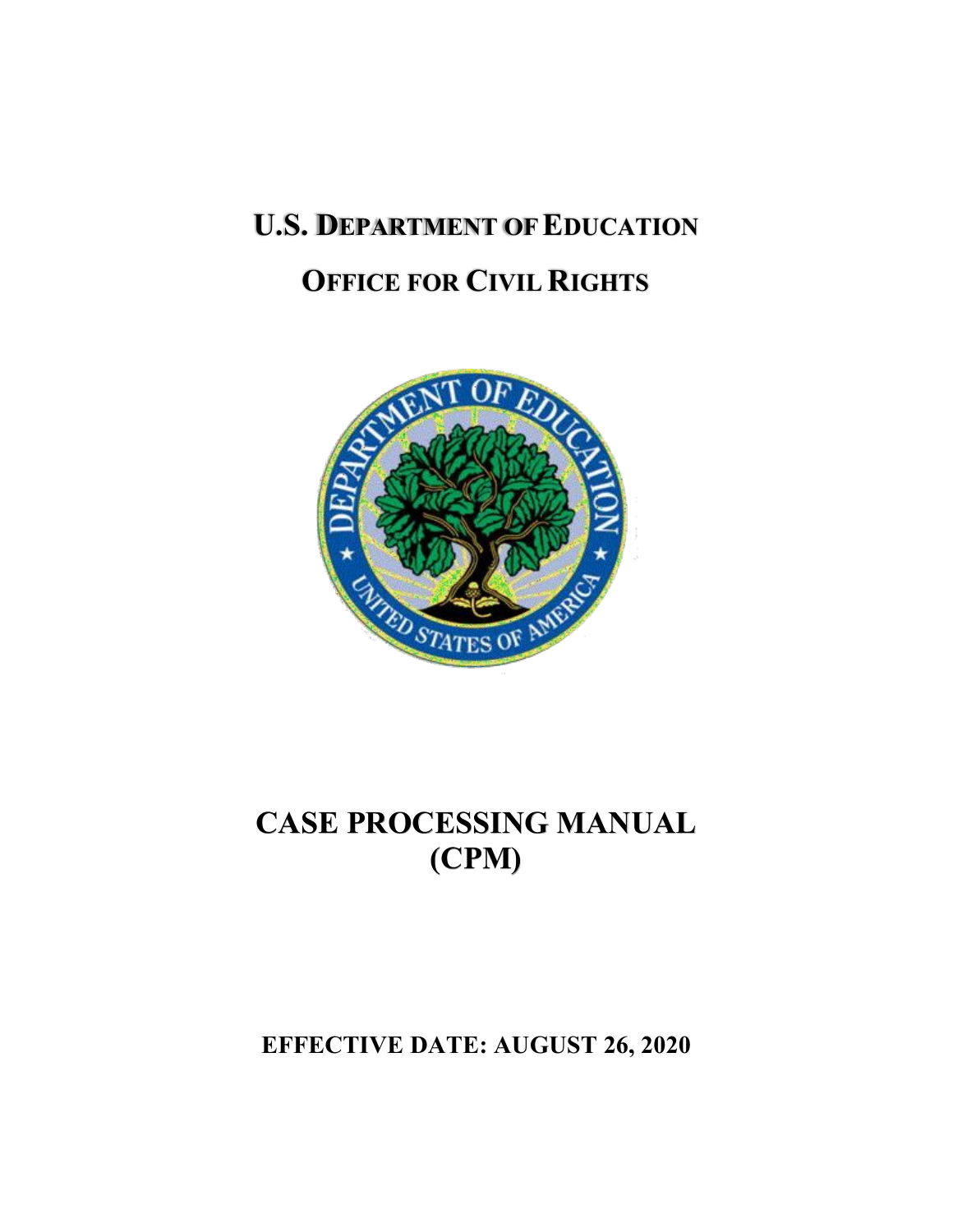### **INTRODUCTION**

<span id="page-1-0"></span>The mission of the Office for Civil Rights (OCR) is to ensure equal access to education and to promote educational excellence throughout the nation through vigorous enforcement of civil rights. The Case Processing Manual (CPM) provides OCR staff and stakeholders with information regarding how OCR promptly and effectively investigates and resolves complaints, compliance reviews, and directed investigations, to ensure compliance with the civil rights laws and regulations enforced by OCR.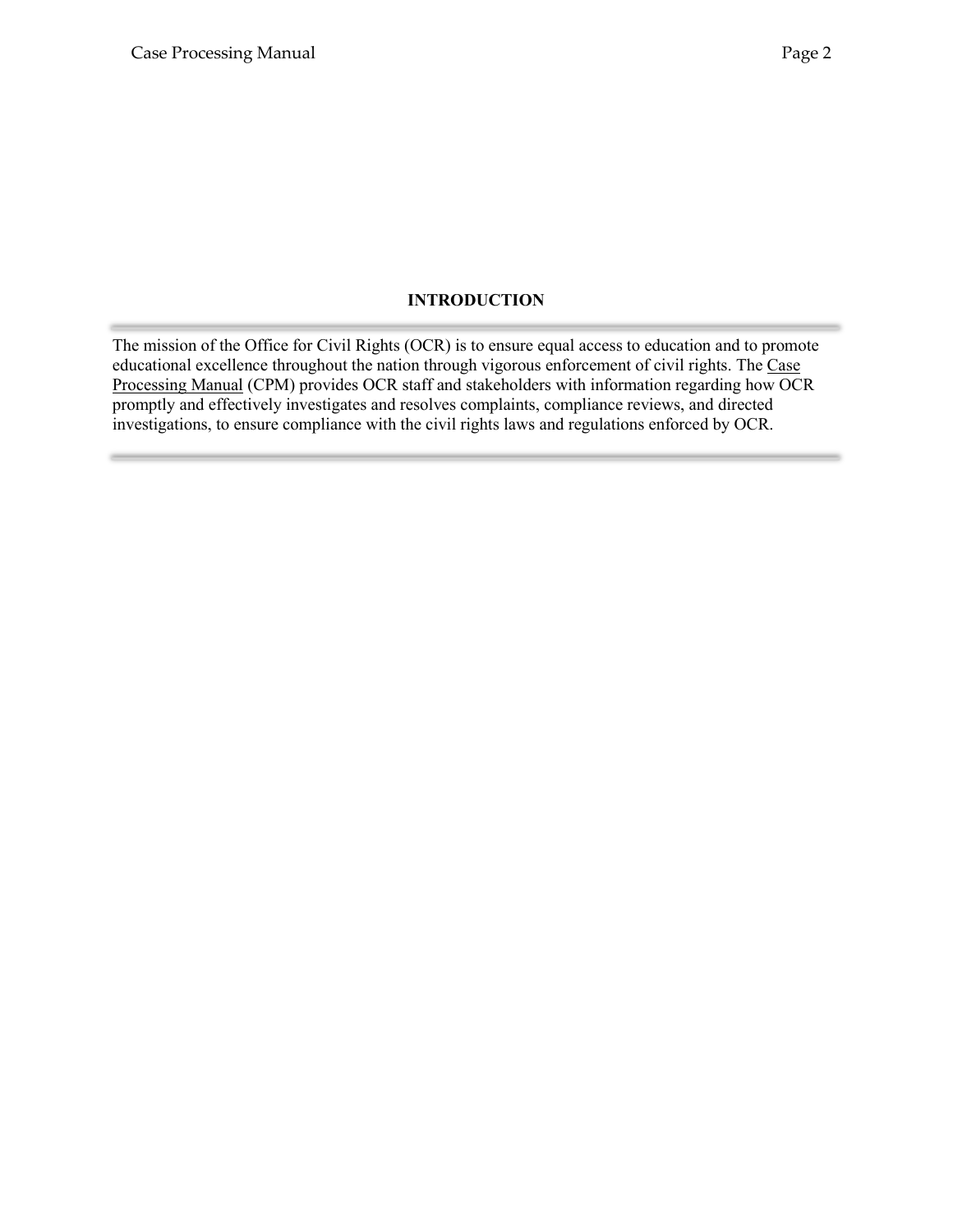## **Table of Contents**

| <b>ARTICLE I:</b>  |                                                                                                                     |  |
|--------------------|---------------------------------------------------------------------------------------------------------------------|--|
| <b>SECTION 101</b> |                                                                                                                     |  |
| <b>SECTION 102</b> | DETERMINE WHETHER THE INFORMATION PROVIDED IS SUBJECT TO FURTHER PROCESSING 5                                       |  |
| <b>SECTION 103</b> |                                                                                                                     |  |
| <b>SECTION 104</b> |                                                                                                                     |  |
| <b>SECTION 105</b> |                                                                                                                     |  |
| <b>SECTION 106</b> |                                                                                                                     |  |
| <b>SECTION 107</b> |                                                                                                                     |  |
| <b>SECTION 108</b> |                                                                                                                     |  |
| <b>SECTION 109</b> |                                                                                                                     |  |
| <b>SECTION 110</b> |                                                                                                                     |  |
| <b>SECTION 111</b> |                                                                                                                     |  |
| <b>ARTICLE II:</b> | <b>FACILITATED RESOLUTION BETWEEN THE PARTIES PROCESS  14</b>                                                       |  |
| <b>SECTION 201</b> |                                                                                                                     |  |
| (a)                |                                                                                                                     |  |
| (b)                |                                                                                                                     |  |
| <b>SECTION 202</b> |                                                                                                                     |  |
| <b>SECTION 203</b> |                                                                                                                     |  |
| <b>SECTION 204</b> |                                                                                                                     |  |
| <b>SECTION 205</b> |                                                                                                                     |  |
| <b>SECTION 206</b> |                                                                                                                     |  |
|                    |                                                                                                                     |  |
| <b>SECTION 301</b> |                                                                                                                     |  |
| <b>SECTION 302</b> |                                                                                                                     |  |
| (a)                |                                                                                                                     |  |
| (b)                |                                                                                                                     |  |
| (c)                |                                                                                                                     |  |
| <b>SECTION 303</b> |                                                                                                                     |  |
| (a)                |                                                                                                                     |  |
| (b)                |                                                                                                                     |  |
| (c)<br>(d)         |                                                                                                                     |  |
| (e)                |                                                                                                                     |  |
| (f)                |                                                                                                                     |  |
| (g)                |                                                                                                                     |  |
| (h)                |                                                                                                                     |  |
| <b>SECTION 304</b> |                                                                                                                     |  |
| <b>SECTION 305</b> |                                                                                                                     |  |
| <b>SECTION 306</b> | REFERRALS FROM THE DEPARTMENT OF JUSTICE (DOJ) AND THE EQUAL EMPLOYMENT OPPORTUNITY                                 |  |
|                    |                                                                                                                     |  |
| <b>SECTION 307</b> |                                                                                                                     |  |
| <b>ARTICLE IV:</b> | <b>COMPLIANCE REVIEWS AND DIRECTED INVESTIGATIONS 23</b>                                                            |  |
| <b>SECTION 401</b> |                                                                                                                     |  |
| <b>SECTION 402</b> |                                                                                                                     |  |
| <b>ARTICLE V:</b>  |                                                                                                                     |  |
| <b>SECTION 501</b> |                                                                                                                     |  |
| <b>SECTION 502</b> |                                                                                                                     |  |
| <b>SECTION 503</b> |                                                                                                                     |  |
| (a)                |                                                                                                                     |  |
| (b)                |                                                                                                                     |  |
| (c)                |                                                                                                                     |  |
| <b>SECTION 504</b> |                                                                                                                     |  |
|                    |                                                                                                                     |  |
| <b>SECTION 601</b> |                                                                                                                     |  |
| <b>SECTION 602</b> |                                                                                                                     |  |
| <b>SECTION 603</b> |                                                                                                                     |  |
| <b>SECTION 604</b> |                                                                                                                     |  |
|                    |                                                                                                                     |  |
| <b>SECTION 701</b> |                                                                                                                     |  |
| (a)                |                                                                                                                     |  |
| (b)                |                                                                                                                     |  |
| (c)                | Title VI and Title IX Employment Complaints (see 29 C.F.R. §§ 1691.1 - 1691.13 and 28 C.F.R. §§ 42.601 - 42.613) 27 |  |
| (d)                |                                                                                                                     |  |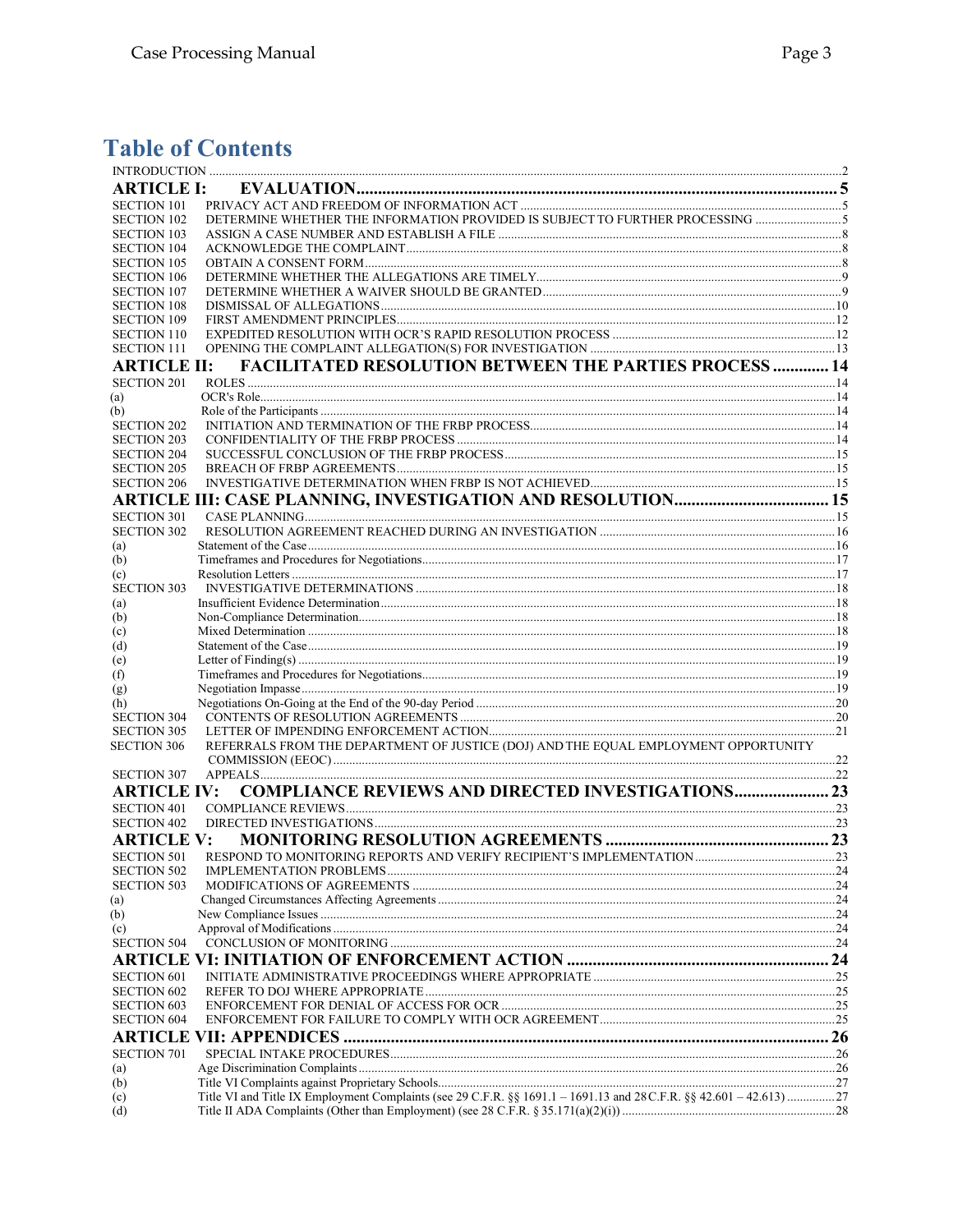### Case Processing Manual

| (e)<br>SECTION 702 |                 |  |
|--------------------|-----------------|--|
| (a)                |                 |  |
| (b)                |                 |  |
| (c)                |                 |  |
| (d)                | $Interviews 31$ |  |
| SECTION 703        |                 |  |
| SECTION 704        |                 |  |
| (a)                |                 |  |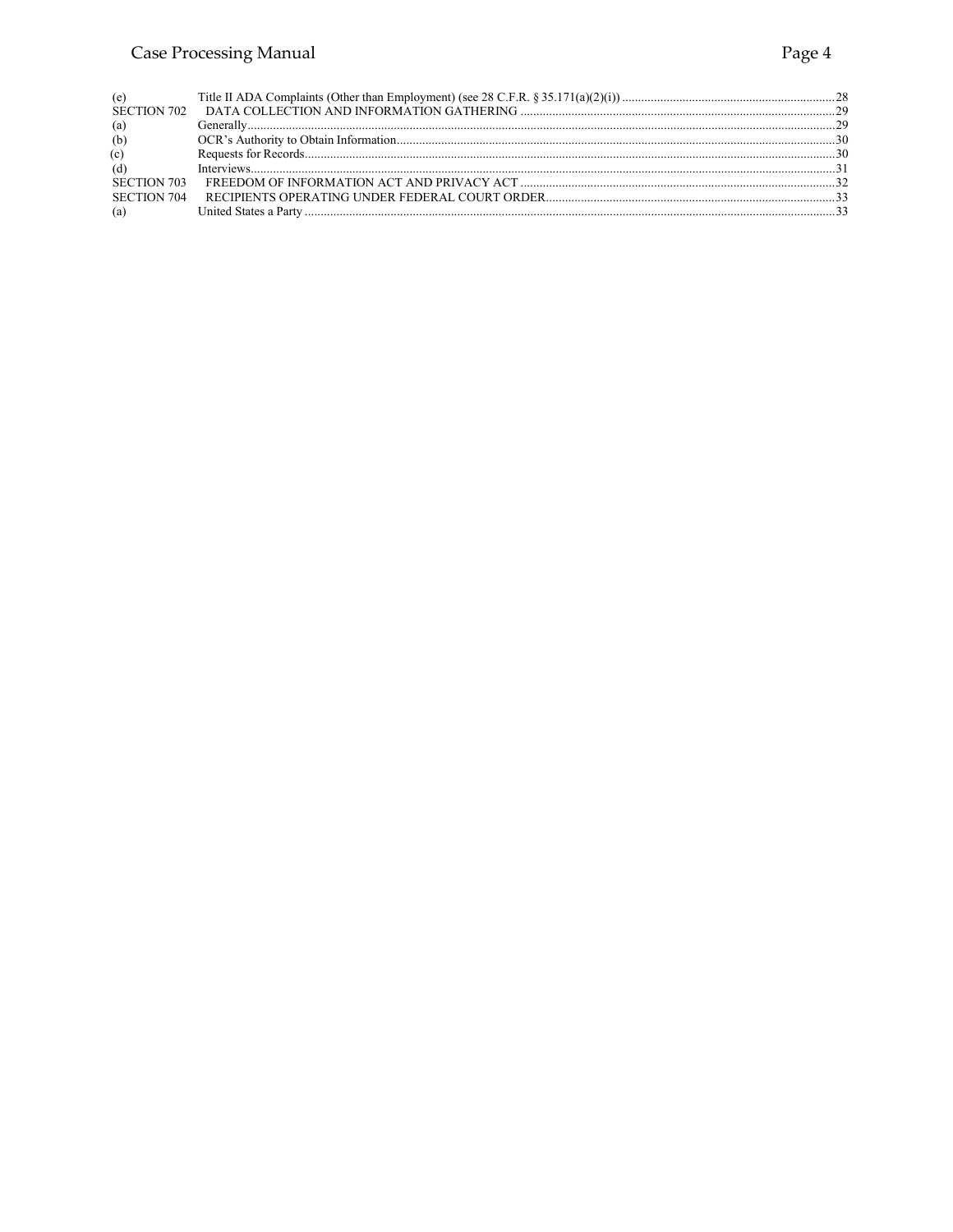### <span id="page-4-0"></span>**ARTICLE I: EVALUATION**

Upon receipt of information, OCR will determine whether the information provided to OCR is subject to further processing pursuant to applicable statutes and regulations and OCR's CPM*.* As appropriate, OCR will provide complainants<sup>[1](#page-4-3)</sup> with assistance regarding the nature of their rights and of the OCR investigation process. Also, as appropriate, OCR will provide assistance to complainants who are individuals with disabilities,<sup>[2](#page-4-4)</sup> individuals of limited English proficiency, and individuals whose communication skills are otherwise limited. All written information provided to OCR should include the sender's contact information.[3](#page-4-5) Written information may be filed online, as well as by mail, electronic mail, or fax.

### <span id="page-4-1"></span>**SECTION 101 PRIVACY ACT AND FREEDOM OF INFORMATION ACT**

To investigate a complaint, OCR may collect and analyze personal information. The Privacy Act of 1974, as amended 5 U.S.C. § 552a (Privacy Act) and the Department's Privacy Act regulations at 34 C.F.R. Part 5b, Section 444 of the General Education Provisions Act (commonly referred to as the Family Educational Rights and Privacy Act (FERPA)), 20 U.S.C. § 1232g and FERPA's implementing regulations at 34 C.F.R. Part 99, and the Freedom of Information Act (FOIA), 5 U.S.C. § 552 and FOIA's implementing regulations at 34 C.F.R. Part 5, may apply to the personal information collected by OCR and, where applicable, govern its disclosure. OCR does not reveal the name or other personal information about an individual unless: (1) such information is necessary for the completion of an investigation or in enforcement activities against an institution that violates the laws and regulations enforced by OCR; (2) such information is required to be disclosed by law; or (3) such information is permitted to be disclosed under the Privacy Act and FERPA, as applicable. Disclosure will only be made as consistent with the Privacy Act, FERPA, and FOIA.

Subject to the restrictions imposed by the Privacy Act, OCR may release certain information about a complaint to the press or general public, including the name of the school or institution; the date a complaint was filed; the type of discrimination included in a complaint; the date a complaint was resolved, dismissed or closed; the basic reasons for OCR's decision; or other related information. Under these circumstances, any information OCR releases to the press or general public will not include the complainant's name, the name of the person on whose behalf the complaint was filed, or personal information about the complainant or the person on whose behalf the complaint was filed, except as noted in the paragraph above. See CPM Section 703.

### <span id="page-4-2"></span>**SECTION 102 DETERMINE WHETHER THE INFORMATION PROVIDED IS SUBJECT TO FURTHER PROCESSING**

OCR will determine whether the information provided to OCR is subject to further processing pursuant to OCR's CPM, as follows:

- (a) Not all information that OCR receives is sufficient to constitute a complaint subject to further processing pursuant to OCR's CPM. The following are generally not subject to further processing, but this determination will be made on an individualized basis, as appropriate:
	- i. Anonymous correspondence with OCR;
	- ii. Courtesy copies of correspondence or documentation filed with or otherwise submitted to another person or entity;
	- iii. Inquiries that solely seek advice or information from OCR; or

<span id="page-4-3"></span><sup>1</sup> This manual uses the term "complainant" throughout. The term "complainant" refers to (a) the person who files a complaint; or (b) the person or group injured by the alleged discriminations on whose behalf a complainant files a complaint.

<span id="page-4-4"></span> $2$  See 34 C.F.R. Part 105.

<span id="page-4-5"></span><sup>&</sup>lt;sup>3</sup> Contact information should include, for example, mailing address, phone number, or an electronic mail address.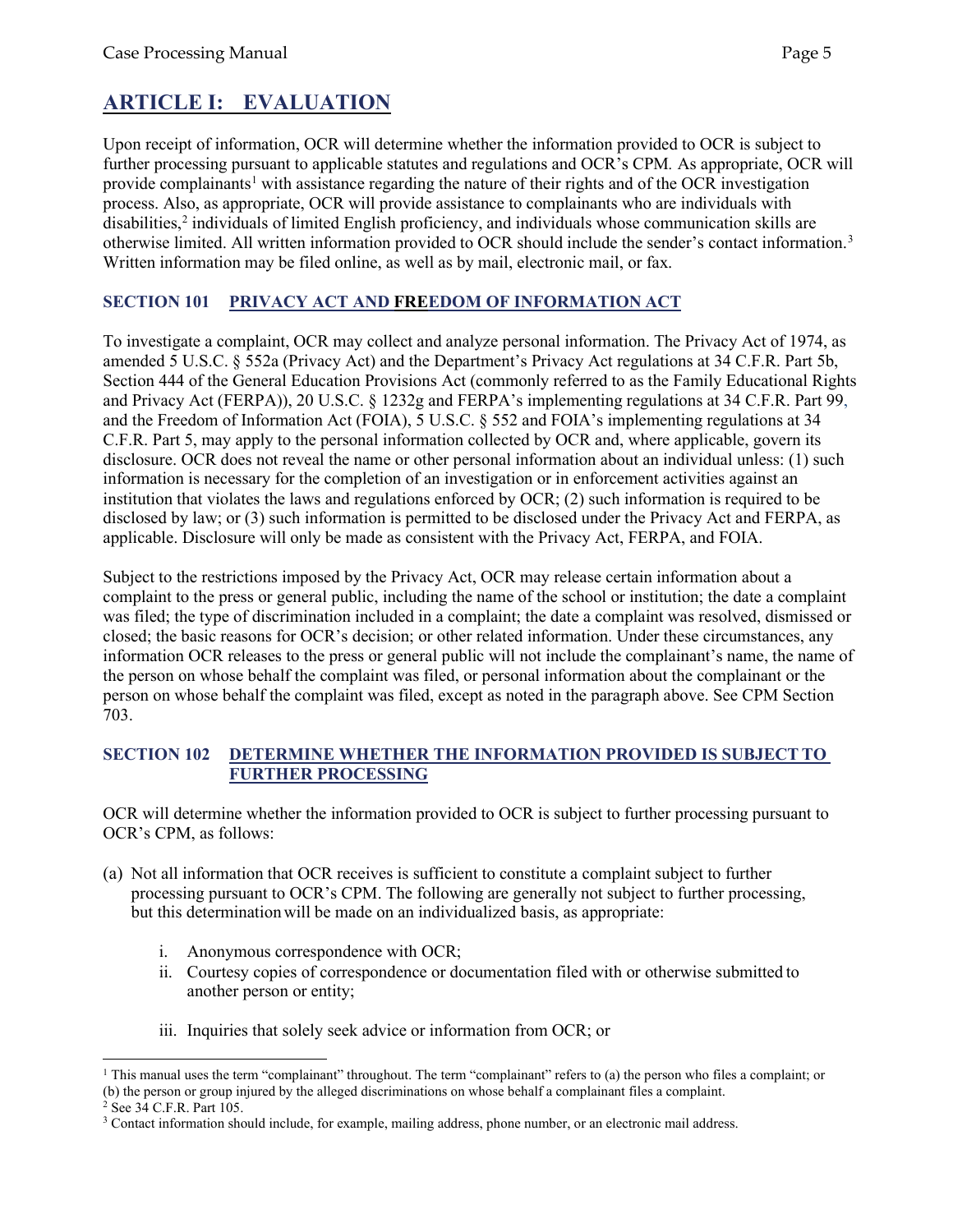- iv. Allegations that are communicated to OCR only orally and not in writing.
- (b) OCR must have jurisdiction over the subject matter of the allegations. An allegation over which OCR lacks subject matter jurisdiction is not subject to further processing and will be dismissed pursuantto CPM Section 108.

For OCR to establish subject matter jurisdiction, the written information must allege, or OCR must be able to infer from the facts given, an allegation of: (1) discrimination based on race, color, national origin, sex, disability, or age, (2) discrimination in violation of the Boy Scouts of America Equal Access Act of 2001, or (3) retaliation for the purpose of interfering with any right or privilege secured by the civil rights laws and regulations enforced by OCR, or as a result of making a complaint, testifying, or participating in any manner in an OCR proceeding. *See* 34 C.F.R. §§ 100.7(e), 104.61, 106.71, 108.9, 110.34; and 28 C.F.R. § 35.134.

OCR has jurisdiction pursuant to the following statutory and regulatory authorities:

• **Title VI of the Civil Rights Act of 1964**, 42 U.S.C. §§ 2000d et seq., 34 C.F.R. Part 100.

Under Title VI, OCR has jurisdiction to investigate complaints involving individuals who allege discrimination in a recipient's education program or activity, including applicants, students, and parents, as well as certain employment complaints, based on race, color, or national origin.[4](#page-5-0) With respect to employment, OCR has jurisdiction if: (1) the alleged discrimination could adversely affect program beneficiaries on the basis of race, color, or national origin, or (2) a primary objective of the federal financial assistance is to provide employment. See CPM subsection 701(b) for processing Title VI complaints with respect to proprietary vocational schools. For employment complaints, OCR follows procedures consistent with the employment coordinating regulations at 28 C.F.R. Part 42 and 29 C.F.R. Part 1691. See CPM subsection 701(c).

• **Title IX of the Education Amendments of 1972**, as amended, 20 U.S.C. §§ 1681 et seq., 34 C.F.R. Part 106.

Under Title IX, OCR has jurisdiction to investigate complaints involving individuals who allege discrimination in a recipient's education program or activity, including applicants, students, and parents, as well as employment complaints, based on sex. For employment complaints, OCR follows procedures consistent with the employment coordinating regulations at 28 C.F.R. Part 42 and 29 C.F.R. Part 1691. See CPM subsection 701(c).

### • **Section 504 of the Rehabilitation Act of 1973**, as amended, 29 U.S.C. § 794, 34 C.F.R. Part 104.

Under Section 504, OCR has jurisdiction to investigate complaints involving individuals who allege discrimination in a recipient's education program or activity, including applicants, students, and parents, as well as employment complaints based on disability. For employment

<span id="page-5-0"></span><sup>4</sup> This manual uses the term "recipient" throughout. With respect to Title VI, Title IX, Section 504 and the Age Discrimination Act, a recipient is an entity that receives federal financial assistance from the Department. With respect to the Boy Scouts of America Equal Access Act, a recipient is a public elementary or secondary school or local or State educational agency that receives funds made available through the Department. With respect to Title II, the term is intended to include public entities whether or not they receive federal financial assistance. Specifically, the Department of Justice has identified the Department of Education as the designated agency to carry out Title II compliance activities regarding public elementary and secondary education systems and institutions, public institutions of higher education and vocational education (other than schools of medicine, dentistry and nursing, and other healthrelated schools) and public libraries.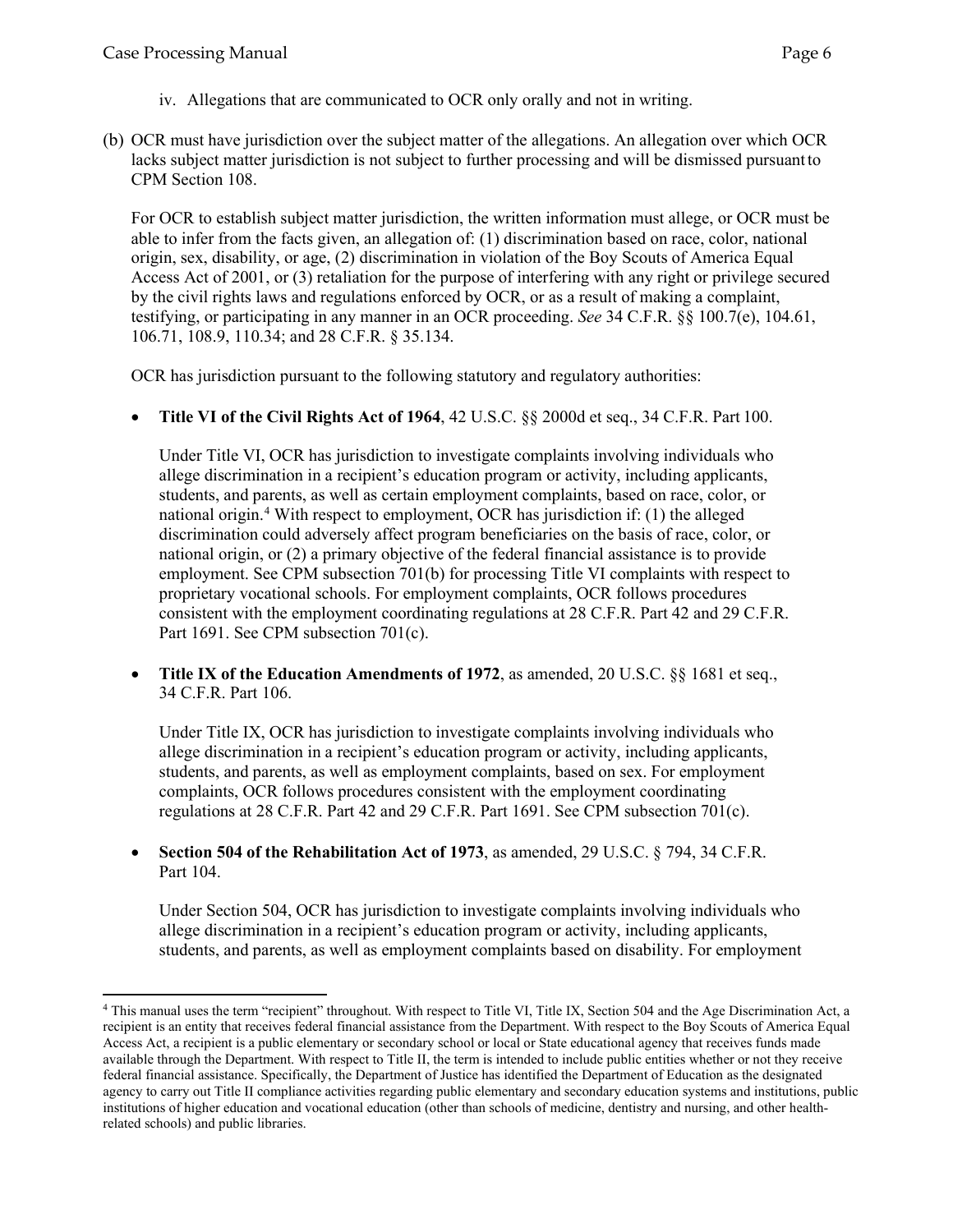complaints, OCR follows procedures consistent with the employment coordination regulations at 28 C.F.R. Part 37 and 29 C.F.R. Part 1640. See CPM subsection 701(e).

• **Age Discrimination Act of 1975**, 42 U.S.C. §§ 6101 et seq., 34 C.F.R. Part 110.

Under the Age Discrimination Act, OCR has jurisdiction to investigate complaints involving individuals who allege discrimination in a recipient's program or activity, including applicants, students, and parents. For instructions regarding referral of complaints to the Federal Mediation and Conciliation Service (FMCS) before investigation, see CPM subsection 701(a). OCR does not have jurisdiction over employment under the Age Discrimination Act. See CPM su[bsection 701\(a\).](http://www2.ed.gov/print/about/offices/list/ocr/docs/ocrcpm.html#VI_1_a_1)

• **Title II of the Americans with Disabilities Act of 1990**, 42 U.S.C. §§ 12131 et seq., 28C.F.R. Part 35.

Under Title II, OCR has jurisdiction to investigate complaints involving individuals alleging discrimination in a recipient's education program or activity, including applicants, students, and parents, as well as employment complaints based on disability. For employment complaints, OCR follows procedures consistent with the employment coordination regulations at 28 C.F.R. Part 37 and 29 C.F.R. Part 1640, which address coordinating disability employment complaints with the Department of Justice (DOJ) and the Equal Employment Opportunity Commission (EEOC). See CPM subsection 701(e).

- **Boy Scouts of America Equal Access Act of 2001**, 20 U.S.C. § 7905, 34 C.F.R. Part 108. Under the Boy Scouts Act, OCR has jurisdiction to investigate complaints involving the denial of equal access or a fair opportunity to meet to, or discrimination against, any group officially affiliated with the Boy Scouts of America or officially affiliated with any other youth group listed in Title 36 of the United States Code.
- (c) OCR must have personal jurisdiction over the entity alleged to have discriminated. An allegation about an entity over which OCR lacks personal jurisdiction will not be processed further but will be dismissed pursuant to Section 108.

Under Title VI, Title IX, Section 504, and the Age Discrimination Act, OCR has personal jurisdiction over institutions that receive federal financial assistance from the Department and institutions for which OCR has been delegated authority from other federal agencies. Under Title II, OCR has personal jurisdiction over public elementary and secondary education systems and institutions, public institutions of higher education and vocational education (other than schools of medicine, dentistry and nursing, and other health-related schools), and public libraries – regardless of whether these institutions receive federal financial assistance. Under the Boy Scouts Act, OCR has personal jurisdiction over public elementary schools, public secondary schools, local educational agencies and State educational agencies that receive funds made available through the Department.

Where appropriate, OCR will refer the written information to the appropriate agency. See CPM Section 701.

(d) Generally, statistical data alone are not sufficient to warrant opening an investigation but, as part of an individualized determination with regard to the complaint at issue, can serve to support the opening of an investigation when presented in conjunction with other facts and circumstances.

When OCR determines that the written information provided to the Department is not subject to further processing pursuant to CPM Section 102, OCR will notify the sender in writing of its determination.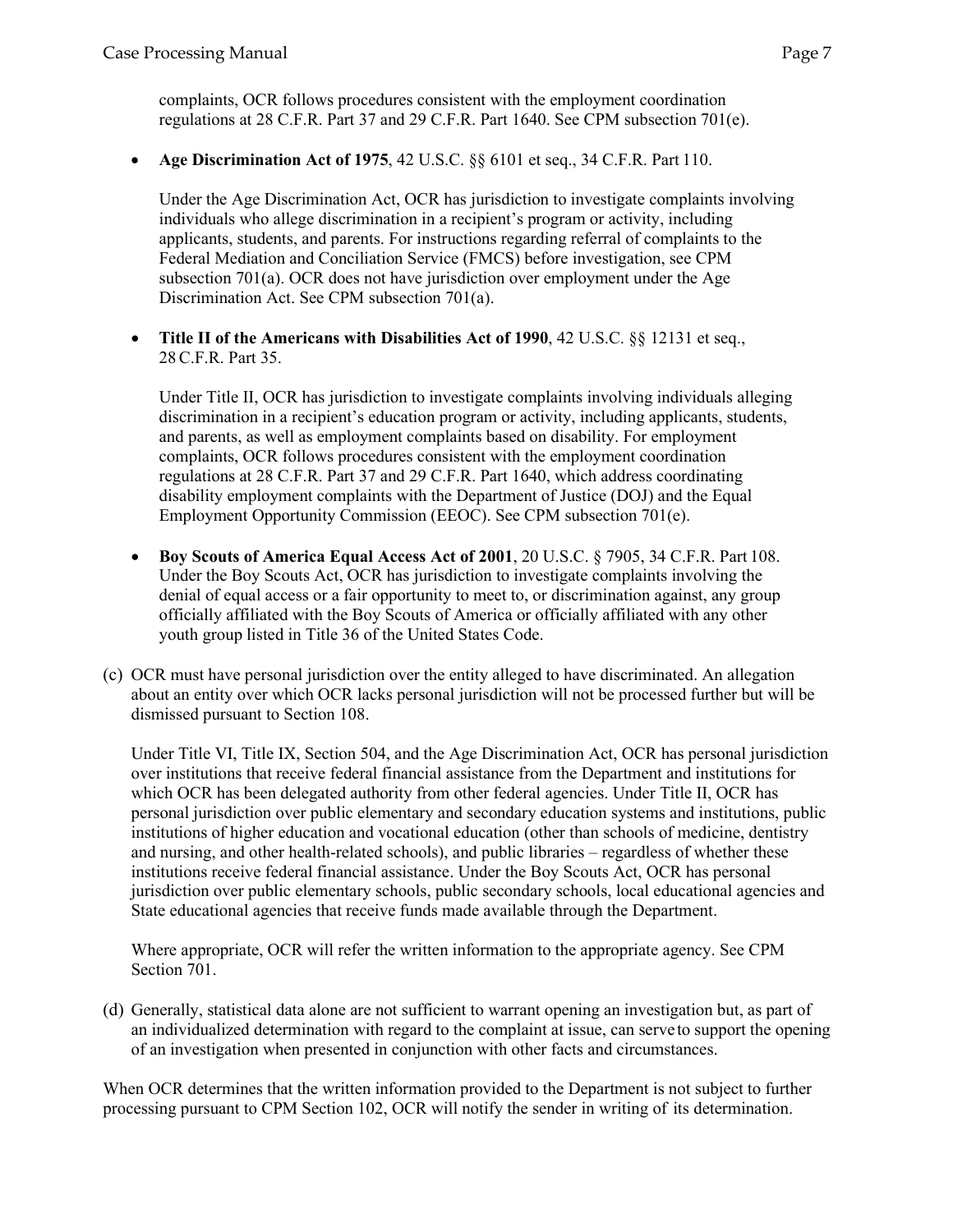### <span id="page-7-0"></span>**SECTION 103 ASSIGN A CASE NUMBER AND ESTABLISH A FILE**

Once OCR determines pursuant to CPM Section 102 that written information it has received is appropriate for further processing, the information is referred to as a complaint, and OCR will assign a case number to the complaint and establish a file. The case opening date for each complaint is the date on which OCR assigns a case number. The following guidelines will be applied in determining how many case numbers should be assigned:

- When OCR receives written information at or around the same time by the same complainant that raises identical allegations against the same recipient, OCR will assign one case number to the complaints.
- When OCR receives written information alleging discrimination against multiple recipients and OCR has determined, pursuant to CPM Section 102, that the written information is appropriate for further processing, OCR will assign a separate case number to each recipient named. If, during the course of the investigation, OCR determines that other recipients are involved in the alleged acts of discrimination, OCR will assign a separate case number for each such recipient.
- Written information from more than one person against the same recipient that contains different or distinct allegations will be assigned separate case numbers.
- Written information from one or more than one person that raises the same or a similar allegation based on the same operative facts against the same recipient may be assigned one case number when OCR makes this determination prior to the docketing.
- New allegations filed by the same person against the same recipient after OCR has begun to investigate the original complaint are reviewed on a case-by-case basis to determine whether to consolidate the allegations with the existing investigation and dismiss the subsequent complaint under CPM Section 108, or to proceed with a separate investigation of the new allegations.

### <span id="page-7-1"></span>**SECTION 104 ACKNOWLEDGE THE COMPLAINT**

OCR will promptly acknowledge, in writing, the receipt of the complaint. OCR will also inform the complainant that the complaint will be evaluated to determine whether OCR will proceed to investigate the allegations and that further communications about complaint processing will be forthcoming. A Consent Form, a Complaint Form, and *OCR Complaint Processing Procedures* are available online at: https://www2.ed.gov/about/offices/list/ocr/docs/howto.html.

### <span id="page-7-2"></span>**SECTION 105 OBTAIN A CONSENT FORM**

When it is necessary to disclose the identity of the complainant to the recipient and witnesses in order to resolve the complaint, OCR will require written consent before proceeding. The complainant will be informed that the complaint will be dismissed if written consent is necessary in order to resolve the complaint and is not received within 20 calendar days of the date that OCR requests the Consent Form from the complainant. The signed Consent Form may be submitted to OCR by mail, fax, electronic mail or in person. If OCR does not receive a signed written Consent Form, and it is necessary in order to resolve the complaint, the complaint will be dismissed and the complainant so informed in writing.

A complainant filing on behalf of or pertaining to another person is responsible for securing any necessary written consent from that individual, including when a parent files for a student over the age of 18 or one who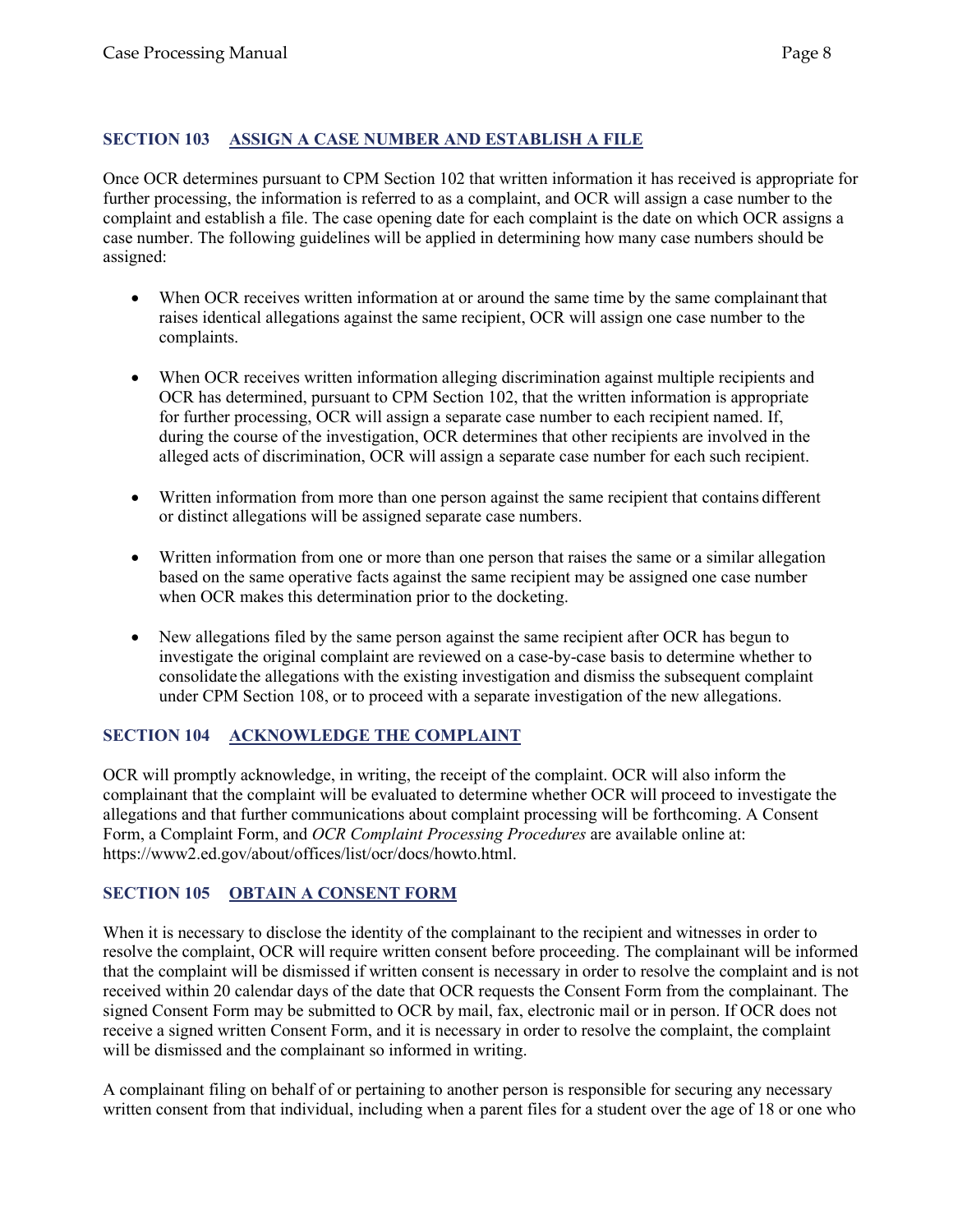becomes 18 while the complaint is under investigation or in monitoring. Where the person is a minor (under the age of 18) or a legally incompetent adult, the Consent Form must be signed by that person's parent or legal guardian. Parental or legal guardian consent may not be required for persons under the age of 18 if they are emancipated under state law or in the context of Section 504, whose IDEA rights have transferred under 20 USC § 1415(m), and are therefore considered to have obtained majority. Proof of transfer for IDEA rights, emancipation, incompetence, and/or legal guardianship must be provided if requested by OCR.

### <span id="page-8-0"></span>**SECTION 106 DETERMINE WHETHER THE ALLEGATIONS ARE TIMELY**

OCR will take action only with respect to those allegations (except allegations of age discrimination and allegations relating to breach of Facilitated Resolution Between the Parties agreements) that have been filed within 180 calendar days of the date of the alleged discrimination, unless the complainant is granted a waiver under CPM Section 107. With respect to allegations of age discrimination, OCR will take action with respect to those complaint allegations that have been filed within 180 calendar days of the date the complainant first had knowledge of the alleged discrimination. OCR may extend this time limit for age discrimination complaints for good cause shown. See CPM subsection 701(a). With respect to the timeliness requirements for allegations relating to the breach of Facilitated Resolution Between the Parties agreements, see CPM Section 205.

The filing date of a complaint, for the purpose of determining timeliness, is the following:

- The filing date of complaints submitted online or by electronic mail or fax is the date the complaint was received by OCR. The filing date of complaints submitted by mail is the date the complaint is postmarked.
- For Title II complaints referred from DOJ, the filing date is the date the complaint wasreceived by DOJ.

Timely allegations may include those where OCR determines that the complainant has alleged a continuing violation and/or a pattern or practice of discrimination.

### <span id="page-8-1"></span>**SECTION 107 DETERMINE WHETHER A WAIVER SHOULD BE GRANTED**

If a complaint allegation<sup>[5](#page-8-2)</sup> is not filed in a timely manner (see CPM Section 106), where appropriate, OCR will notify the complainant of the opportunity to request a waiver.[6](#page-8-3) OCR may grant a waiver of the 180 calendar day filing requirement for reasons such as:

- (a) The complainant could not reasonably be expected to have known the act was discriminatory within the 180 calendar day period and the complaint allegation was filed within 60 calendar days after the complainant could have become aware of the alleged discrimination (note that a lack of previous awareness of OCR or the civil rights laws and regulations enforced by OCR is not a basis for a waiver).
- (b) The complainant was unable to file a complaint because of incapacitating illness or other incapacitating circumstances during the 180 calendar day period that rendered the complainant physically or mentally incapable of filing a complaint or obtaining assistance so that a complaint could be filed on their behalf, the complainant provides to OCR documentation demonstrating such

<span id="page-8-2"></span><sup>5</sup> Although the manual refers to "complaints" and "complaint allegations," OCR makes a determination as to each allegation in a complaint. For example, in a single complaint, OCR may decide that it is appropriate to investigate one or more allegations while dismissing another allegation or other allegations. The complainant will be informed of OCR's decision with respect to each allegation.

<span id="page-8-3"></span><sup>6</sup> OCR's complaint form notifies the complainant of the opportunity to request a waiver of OCR's timeliness requirement.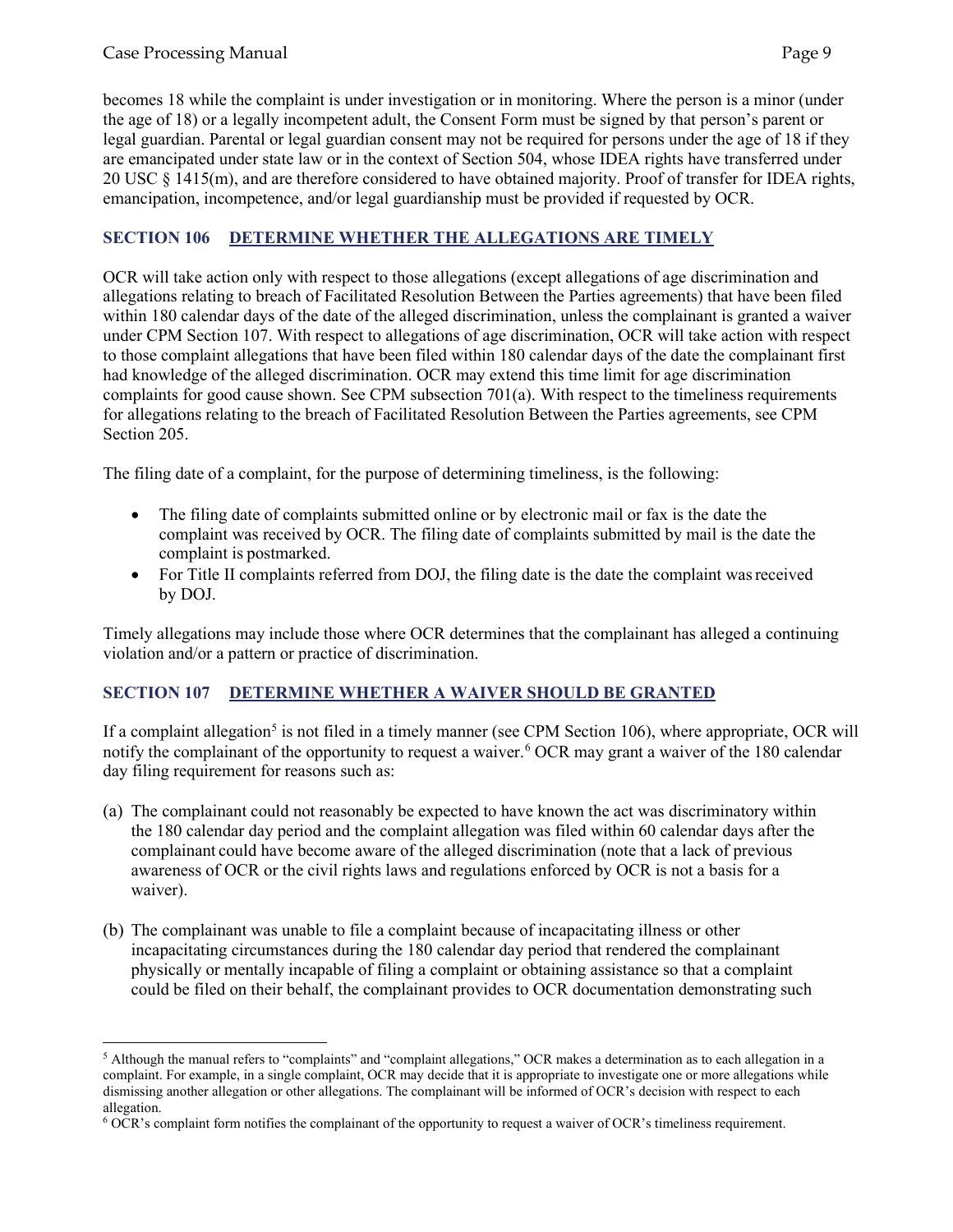lack of capacity, and the complaint allegation wasfiled within 60 calendar days after the incapacitation ended.

- (c) The complainant filed a complaint alleging the same or similar allegation based on the same operative facts within the 180 calendar day period with another federal, state or local civil rights enforcement agency, or federal or state court, and filed a complaint with OCR within 60 calendar days after the other agency completed its processing of the complaint or, in the case of a court, after there had been no decision on the merits or settlement of the complaint allegations. Dismissal with prejudice is considered a decision on the merits.
- (d) The complainant filed, within the 180 calendar day period, an internal grievance with the recipient, or a due process hearing, alleging the same discriminatory conduct that is the subject of the OCR complaint, and the complaint is filed no later than 60 calendar days after the internal grievance is concluded.
- (e) Unique circumstances generated by OCR's actions adversely affected the complainant.

### <span id="page-9-0"></span>**SECTION 108 DISMISSAL OF ALLEGATIONS**

Allegations can be dismissed during the evaluation stage of case processing or after the allegations have been opened for investigation.

As appropriate, in the evaluation stage, OCR will assist the complainant in understanding the information that OCR requires in order to proceed to the investigation of the complainant's allegations. This will include explaining OCR's investigation process and the rights of the complainant under the statutes and regulations enforced by OCR. OCR may also specifically identify the information necessary for OCR to proceed to investigation. OCR staff will provide assistance to complainants who are individuals with disabilities,<sup>[7](#page-9-1)</sup> individuals of limited English proficiency, or persons whose communication skills are otherwise limited.

As a threshold issue and throughout the processing of the complaint, OCR addresses First Amendment and other Constitutional considerations. See CPM Section 109.

When an allegation is dismissed during the evaluation stage, OCR will issue a letter to the complainant explaining the reason for the decision.<sup>[8](#page-9-2)</sup> When a complaint allegation is dismissed after the complaint allegation has been opened for investigation, OCR will issue a letter to the complainant and the recipient explaining the reason for the decision. Complainants may elect to refile complaints that were dismissed pursuant to CPM Sections  $108(a)$ , (b), (c), (e), (q), (r), or (s) if they have addressed the deficiencies stated by OCR in the dismissal; such refiled complaints will not be dismissed pursuant to CPM Section 108(m).

Where OCR has approved issuance of a final determination under CPM Section 303 with regard to any allegations, OCR will not dismiss the allegations, but will proceed in accordance with CPM Section 303.

OCR will dismiss an allegation, or, if appropriate, the complaint<sup>7</sup> in its entirety, when:

(a) The allegation, on its face or as clarified, fails to state a violation of one of the laws orregulations OCR enforces.

<span id="page-9-1"></span><sup>7</sup> See 34 C.F.R. Part 105.

<span id="page-9-2"></span><sup>8</sup> In circumstances where the complaint contains an allegation of age discrimination and therefore has been referred to the Federal Mediation and Conciliation Service, OCR will also notify the recipient of the dismissal.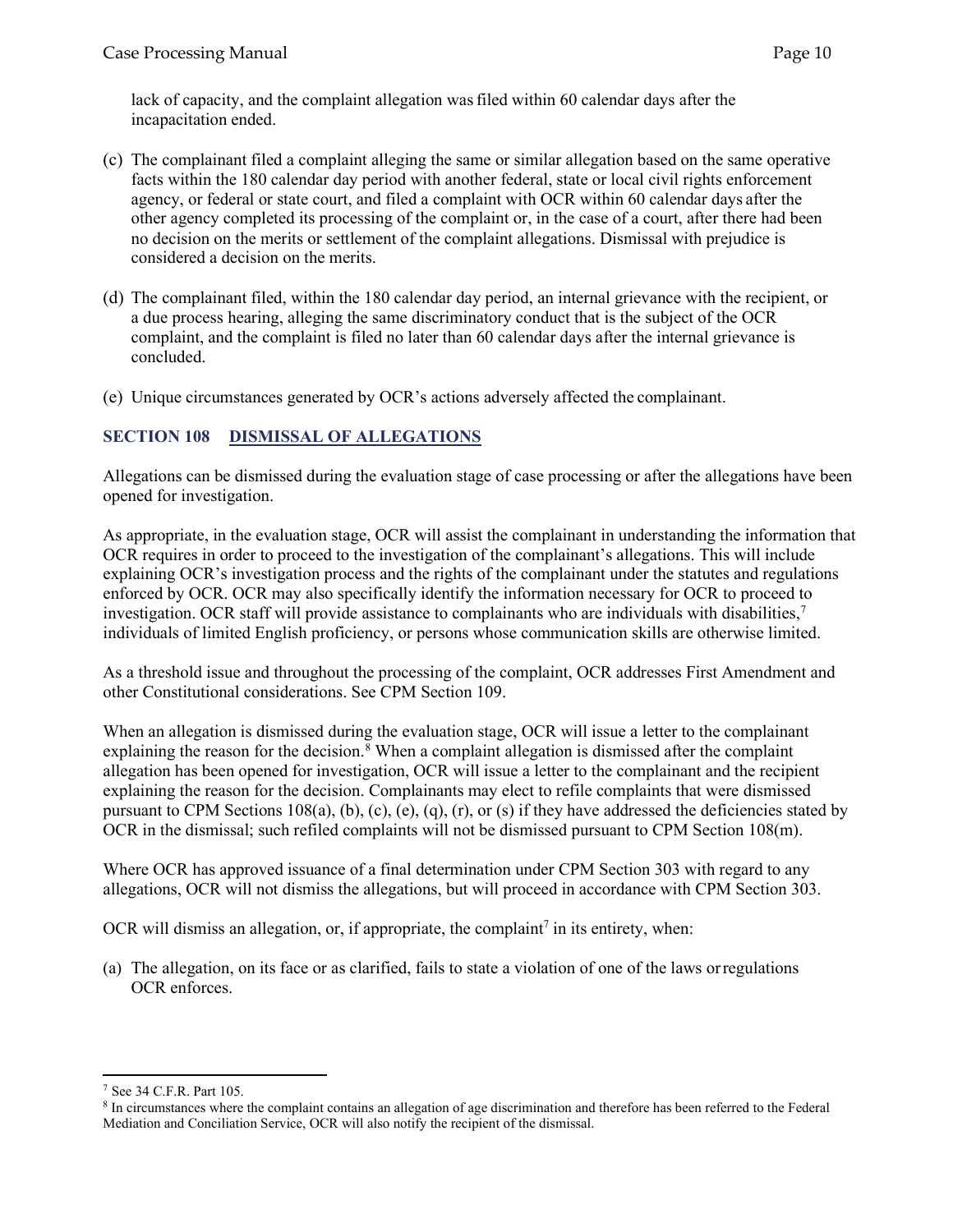(b) The allegation, on its face or as clarified, lacks sufficient factual detail (e.g., who, what, where, when, how), or is so speculative, conclusory<sup>[9](#page-10-0)</sup> or incoherent that OCR cannot infer that discrimination or retaliation may have occurred or may be occurring.

Before dismissing an allegation under CPM subsection 108(b), OCR will contact the complainant either by telephone or in writing (by letter or via electronic mail) to: (i) explain the information necessary for OCR to open an investigation of the allegation; (ii) request that the information be received within 14 calendar days of the date of the telephone contact, letter, or electronic mail; and (iii) advise the complainant that the allegation will be dismissed if the information is not received by that date. OCR will dismiss the allegation if the requested information is not received within 14 calendar days of the date of the telephonic or written request, unless the complainant has requested additional time to provide the information.

- (c) Based on all of the facts/information provided by the complainant or publicly available information, OCR cannot reasonably conclude that the recipient has violated a law OCR enforces.
- (d) The allegation is not timely filed with OCR pursuant to CPM Section 106 and a waiver was not requested or was requested but not granted pursuant to CPM Section 107.
- (e) OCR determines that a signed Consent Form is required to proceed with an investigation, and the Consent Form has not been provided.
- (f) OCR determines that it lacks jurisdiction over the subject matter of the allegation.
- (g) OCR determines that it lacks personal jurisdiction over the entity alleged to have discriminated. When appropriate, OCR will refer the complaint to the appropriate agency. See CPM Section 701.
- (h) OCR transfers or refers the complaint to another agency for investigation. See CPM Section 701.
- (i) The same or a similar allegation based on the same operative facts has been filed either by the complainant or someone other than the complainant against the same recipient with another federal, state, or local civil rights enforcement agency<sup>9</sup> or through a recipient's internal grievance procedures, including due process proceedings, and
	- 1. OCR anticipates that all allegations will be investigated and that there will be a comparable resolution process pursuant to legal standards that are acceptable to OCR. OCR will advise the complainant that she or he may re-file with OCR within 60 calendar days of the completion of the other entity's action. Generally, OCR will not conduct its own investigation. Instead, OCR reviews the results of the other entity's determination and decides whether the other entity provided a comparable resolution process pursuant to legal standards that are acceptable to OCR;

or

- 2. OCR determines that all allegations were investigated and there was a comparable resolution process pursuant to legal standards that are acceptable to OCR.
- (j) The same or a similar allegation based on the same operative facts has been filed either by the complainant or someone other than the complainant against the same recipient with a state or federal court. OCR will advise the complainant that she or he may re-file the complaint with OCR within 60 calendar days following the termination of the court proceeding if there has been no decision on the

<span id="page-10-0"></span><sup>9</sup> This provision applies where the complaint allegation (including any additional information provided by the complainant) does not provide sufficient information to raise the allegation above the level of speculation. The complaint must provide more than bare conclusions of alleged violations of the laws and regulations enforced by OCR.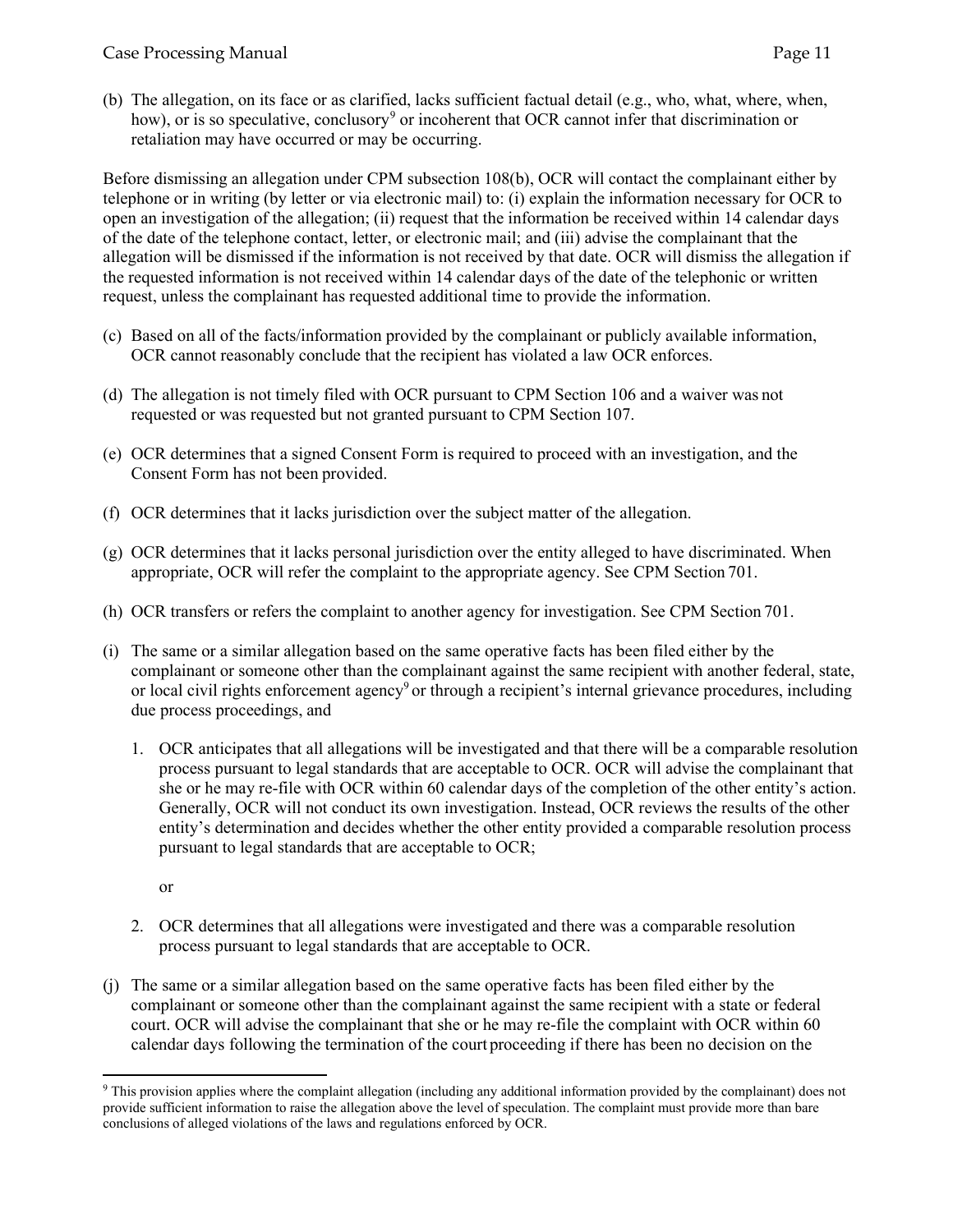merits or settlement of the complaint allegations. A dismissal with prejudice is considered a decision on the merits.

- (k) OCR obtains credible information indicating that the allegations raised by the complainant are currently resolved.
- (l) A class action with the same or a similar allegation with the same operative facts has been filed against the same recipient with a state or federal court. OCR will advise the complainant that she or he may re-file with OCR within 60 calendar days following the termination of the court proceeding if there has been no decision on the merits or settlement of the state or federal complaint. A dismissal with prejudice is considered a decision on the merits.
- (m) The complaint filed by the complainant or someone other than the complainant against the same recipient raises the same or similar allegations based on the same operative facts that were previously dismissed or closed by OCR.
- (n) OCR has recently investigated or is currently investigating the same or similar allegations based on the same operative facts involving the same recipient in a compliance review, directed investigation or OCR complaint.
- (o) The complainant withdraws the allegation or complaint.
- (p) The death of the complainant makes it impossible to investigate the allegations fully.
- (q) OCR determines that its ability to complete its evaluation of the complaint or an investigation is substantially impaired by the complainant's refusal to provide information that is reasonably accessible to the complainant and is necessary for the investigation of the complaint. OCR will include documentation in the case file of its efforts to contact the complainant to request the necessary information and of the complainant's refusal to provide information.
- (r) OCR determines that its ability to complete its evaluation of the complaint or an investigation is substantially impaired by itsinability to contact the complainant in order to obtain information that is necessary for investigation of the complaint. OCR will include documentation in the case file of its unsuccessful efforts to contact the complainant to request the necessary information.
- (s) OCR determines that the complaint is moot or unripe.

### <span id="page-11-0"></span>**SECTION 109 FIRST AMENDMENT PRINCIPLES**

Although OCR does not have jurisdiction to enforce the First Amendment to the U.S. Constitution, as a threshold issue and throughout the processing of the complaint, OCR interprets its statutes and regulations consistent with the requirements of the First Amendment, and all actions taken by OCR must comport with First Amendment principles. OCR will not interpret any statute or regulation to require impinging upon rights protected under the First Amendment or to require recipients to encroach upon the exercise of such rights.

### <span id="page-11-1"></span>**SECTION 110 RAPID RESOLUTION PROCESS**

The Rapid Resolution Process (RRP) is an expedited case processing approach that can be used to resolve cases in any of OCR's statutory areas either during the evaluation stage or after issuance of the letter of notification informing the complainant that OCR is opening an investigation. The outcomes in all RRP cases must meet OCR's standards for legal sufficiency and be consistent with applicable statutory and regulatory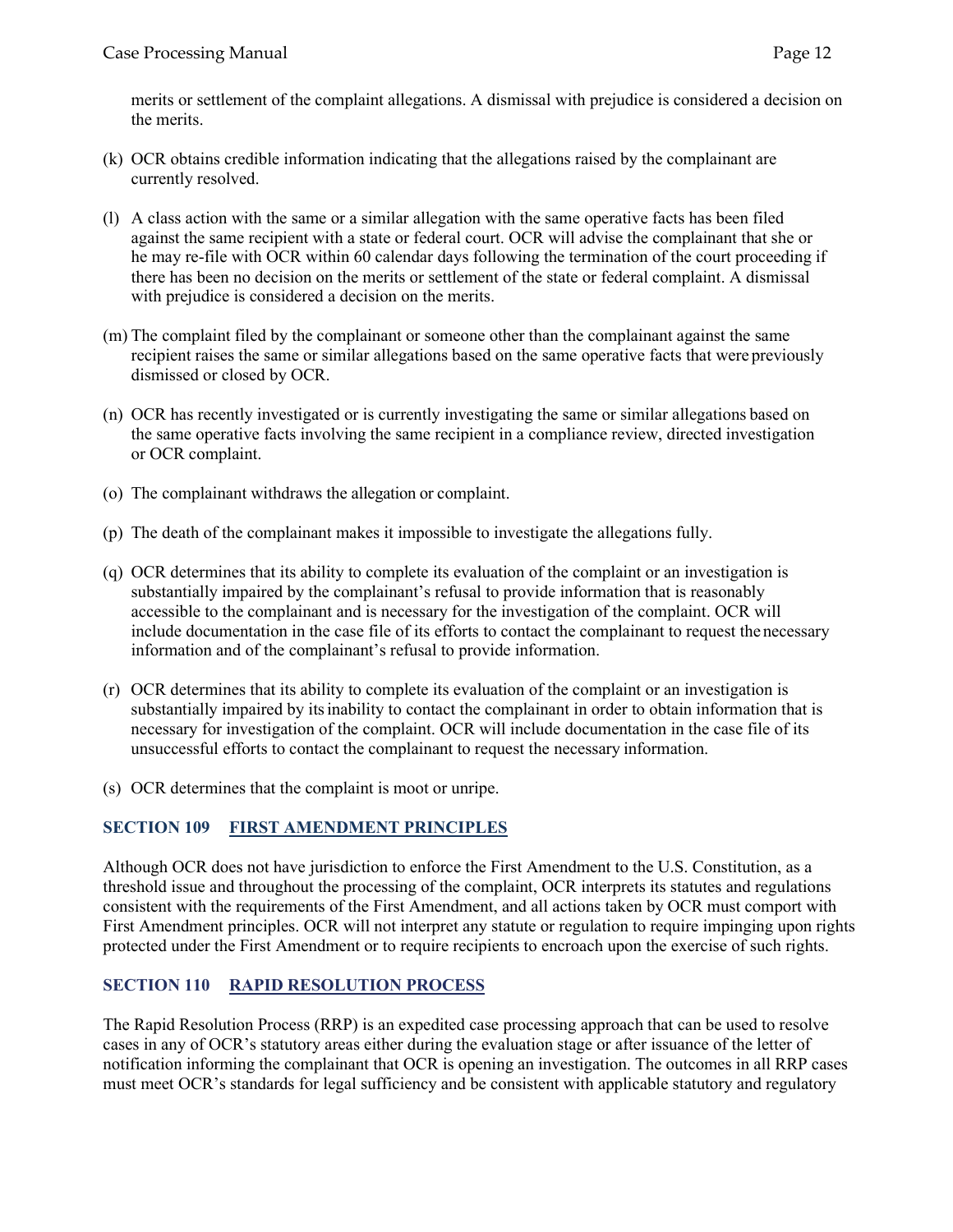authority. Any resolution agreement reached through RRP must be aligned with the allegations in the complaint deemed appropriate for resolution pursuant to RRP. See CPM Article III.

Once OCR has determined that the complaint is appropriate for RRP, OCR will promptly attempt to resolve the complaint and obtain information necessary to make a compliance determination. OCR will contact the recipient to determine if the recipient is interested in immediately resolving or has taken action to resolve the complaint allegations. Where such interest is expressed, RRP may be used to resolve complaints under the following circumstances:

- (a) Where a recipient has already taken action that will resolve the complaint allegations, the complaint may be resolved without an agreement where compliance is verified and does not require monitoring by OCR. Under this circumstance, OCR will issue a dismissal letter pursuant to CPM subsection  $108(k)$ .
- (b) Where a recipient has indicated that it is willing to take action in the future to resolve the complaint allegations, or the recipient has already taken action that requires monitoring, upon the recipient's request and OCR's agreement, the complaint may be resolved pursuant to CPM Section 302. Per CPM Section 302(b), the recipient will sign a resolution agreement, the implementation of which OCR will monitor. See CPM Section 304. Under this circumstance, OCR will issue a resolution letter pursuant to CPM subsection 302(c).
- (c) Where OCR obtains sufficient information from the recipient to make a compliance determination pursuant to CPM Section 303, OCR will issue a letter of finding pursuant to CPM subsection 303(a) or OCR will issue a letter of finding and obtain a resolution agreement pursuant to CPM subsection 303(b), the implementation of which OCR will monitor.

For cases in RRP, OCR must ensure expeditious completion in accordance with the applicable statutes, regulations, and case processing procedures

### <span id="page-12-0"></span>**SECTION 111 OPENING THE COMPLAINT ALLEGATIONS FOR INVESTIGATION**

When OCR opens a complaint for investigation, it will issue letters of notification to the complainant and the recipient that contain the following information:

- OCR's jurisdiction, with applicable statutory and regulatory citations;
- The allegations to be investigated;  $10$
- A statement that OCR is a neutral fact-finder and citing the CPM;
- Information about OCR's Facilitated Resolution Between the Parties process, if appropriate;
- A statement that the complainant may have a right to file a private suit in federal court whether or not OCR finds a violation; and
- Contact information for the OCR staff person who will serve as the complainant's and the recipient's primary contact during the investigation and resolution of the complaint.

A copy of "*OCR Case Processing Procedures"* will be included with the letter to the recipient. A copy of the complaint will be provided to the recipient.

<span id="page-12-1"></span> $10$  Complainants sometimes raise multiple or overlapping allegations that result in OCR investigating one or more issues. Use of the term "allegations" should be read to encompass the term "issues," as appropriate.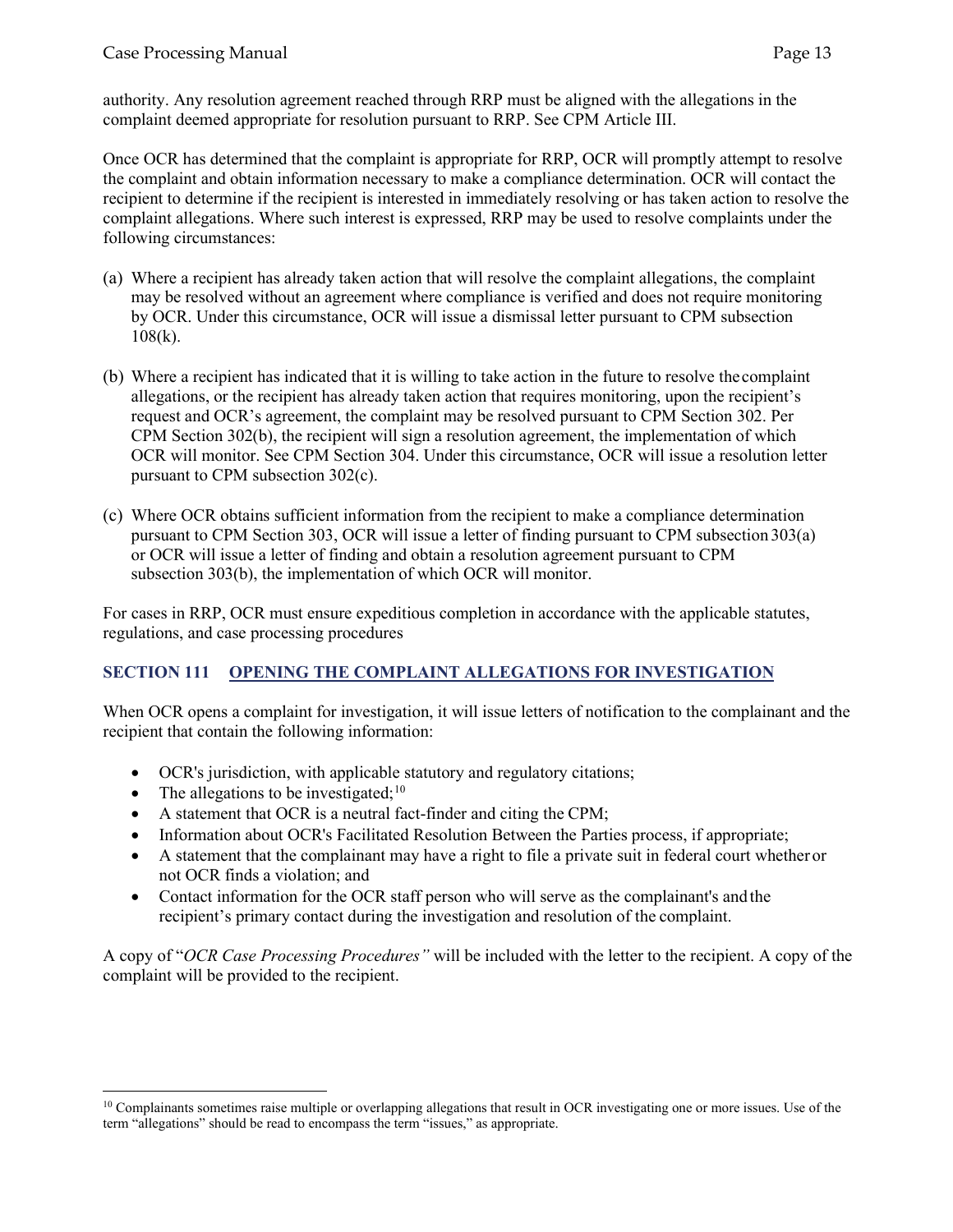### <span id="page-13-0"></span>**ARTICLE II: FACILITATED RESOLUTION BETWEEN THE PARTIES**

### <span id="page-13-1"></span>**SECTION 201 ROLES**

The Facilitated Resolution Between the Parties (FRBP) process facilitates the resolution of complaints by providing an opportunity for the parties involved to voluntarily resolve the complaint allegations. When OCR determines, on an individualized basis with regard to the complaint at issue, that a complaint is appropriate for FRBP, it shall contact the parties to offer this resolution option.

### <span id="page-13-2"></span>**(a) OCR's Role**

- To serve as an impartial, confidential facilitator between the parties;
- To inform the parties of FRBP procedures;
- To establish a constructive tone, and encourage the parties to work expeditiously and in good faith toward a mutually acceptable resolution;
- To review the allegations with the parties and assist both parties in understanding the pertinent legal standards and possible remedies;
- To facilitate a discussion between the parties regarding possible actions that the parties may consider in working toward a resolution; and
- To offer assistance, as appropriate, with regard to reducing any resolution to writing. When an agreement is reached, the parties will be informed that OCR will issue a closure letter reflecting the resolution of the complaint by agreement of the parties.

### <span id="page-13-3"></span>**(b) Role of the Participants**

- Participate in the discussions in good faith;
- Consider offers or suggestions with an open mind and work constructively toward a mutually acceptable resolution; and
- Implement any agreement in good faith.

OCR does not sign, approve, endorse, or monitor any agreement reached between the parties.

### <span id="page-13-4"></span>**SECTION 202 INITIATION AND TERMINATION OF THE FRBP PROCESS**

If OCR determines that FRBP is appropriate and the complainant and the recipient are willing to proceed with this resolution option, OCR will designate staff to facilitate an agreement between the recipient and complainant. Staff assigned to conduct FRBP of a complaint shall not be staff assigned to the investigation of that complaint.

An Agreement to Participate in FRBP must be reviewed and signed, verbally agreed to, or agreed to by electronic mail by the complainant and recipient. In circumstances where verbal agreement is obtained, the FRBP facilitator shall send a confirmatory letter or electronic mail to the parties.

If a case has been opened for investigation, OCR has the discretion to suspend its investigation for up to 30 calendar days to facilitate an agreement between the parties. If an agreement is not reached, OCR will resume its investigation.

### <span id="page-13-5"></span>**SECTION 203 CONFIDENTIALITY OF THE FRBP PROCESS**

A Confidentiality Agreement must be reviewed and signed, verbally agreed to, or agreed to by electronic mail by the FRBP facilitator and the parties to the FRBP (the complainant or complainant's representative and the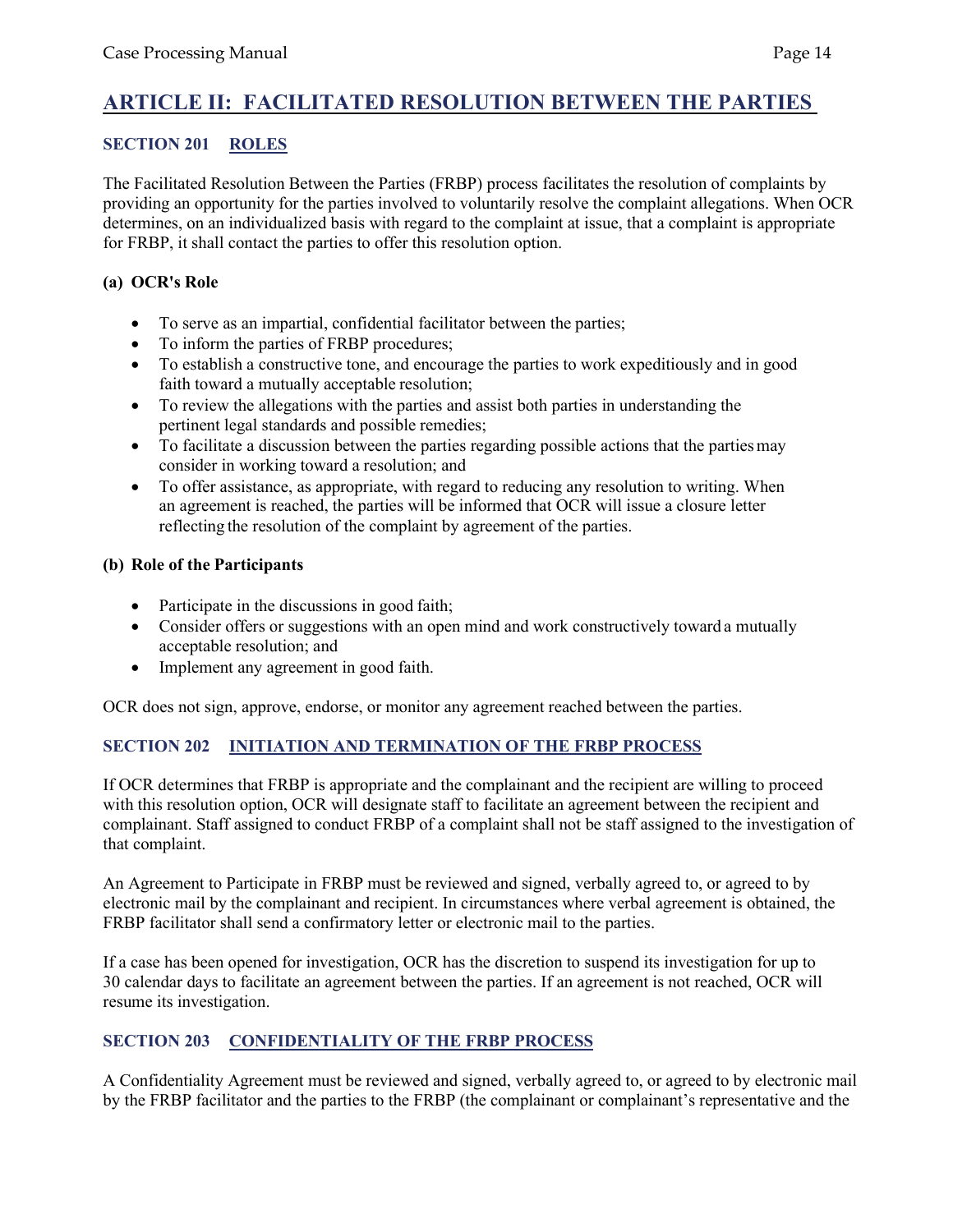recipient or recipient's representative). In circumstances where verbal agreement is obtained, the FRBP facilitator shall send a confirmatory letter or electronic mail to the parties.

In order to maintain the integrity of the FRBP process apart from OCR's investigation, any notes taken during FRBP by the facilitator and/or any records or other documents offered by either party to the facilitator during FRBP will be kept in a separate file and will not be shared with the staff members assigned to investigate the complaint.

### <span id="page-14-0"></span>**SECTION 204 SUCCESSFUL CONCLUSION OF THE FRBP PROCESS**

At the conclusion of a successful FRBP, OCR will obtain a copy of either: (1) a statement signed by the complainant that the allegations have been resolved; or (2) a copy of the agreement that was signed by the parties. After a successful FRBP, OCR will send the parties closure letters that specify the allegations that have been resolved, and that other outstanding allegations, if any, will be resolved through the investigation and resolution process. See CPM Article III. A copy of the signed statement from the complainant or the agreement between the parties will be attached to the closure letter.

### <span id="page-14-1"></span>**SECTION 205 BREACH OF FRBP AGREEMENTS**

OCR will not monitor or enforce the agreement, but will inform the parties that if a breach occurs, the complainant has the right to file a new complaint; such new complaint is not subject to dismissal pursuant to CPM section 108(m). If a new complaint is filed, OCR will not address the alleged breach of the agreement. To be considered timely, the new complaint must be filed either within 180 calendar days of the date of the original allegations of discrimination, or within 60 calendar days of the date that the complainant obtains notice that a breach occurred, whichever date is later.

### <span id="page-14-2"></span>**SECTION 206 INVESTIGATIVE DETERMINATION WHEN FRBP IS NOT ACHIEVED**

OCR will ensure that there will be adequate time for completion of the investigation if FRBP is unsuccessful. Where FRBP is unsuccessful, an investigation will proceed in accordance with applicable law and OCR's case processing procedures.

### <span id="page-14-3"></span>**ARTICLE III: CASE PLANNING, INVESTIGATION AND RESOLUTION**

OCR will ensure that the actions it takes in investigations are legally sufficient, supported by evidence, and dispositive of the allegations. OCR can resolve allegations at any point during the course of the investigation, if appropriate. OCR resolution agreements will be drafted to ensure compliance with the civil rights laws and regulations enforced by OCR.

When, during the course of the investigation of a complaint, OCR identifies compliance concerns and/or violations involving issues that were not raised in the complaint, OCR will address any compliance concerns and/or identified violations in the resolution letter or letter of findings and the resolution agreement, or, depending on the nature of the compliance concerns, provide technical assistance or consider the compliance concerns for a possible compliance review or directed investigation. See CPM Sections 401 and 402.

### <span id="page-14-4"></span>**SECTION 301 CASE PLANNING**

Case planning will begin as early as possible, will be thorough, and will be conducted throughout the processing of every case to ensure high quality decisions, prompt investigations and the efficient use of OCR resources. Planning decisions will reflect sound legal standards and will be adjusted as necessary to take into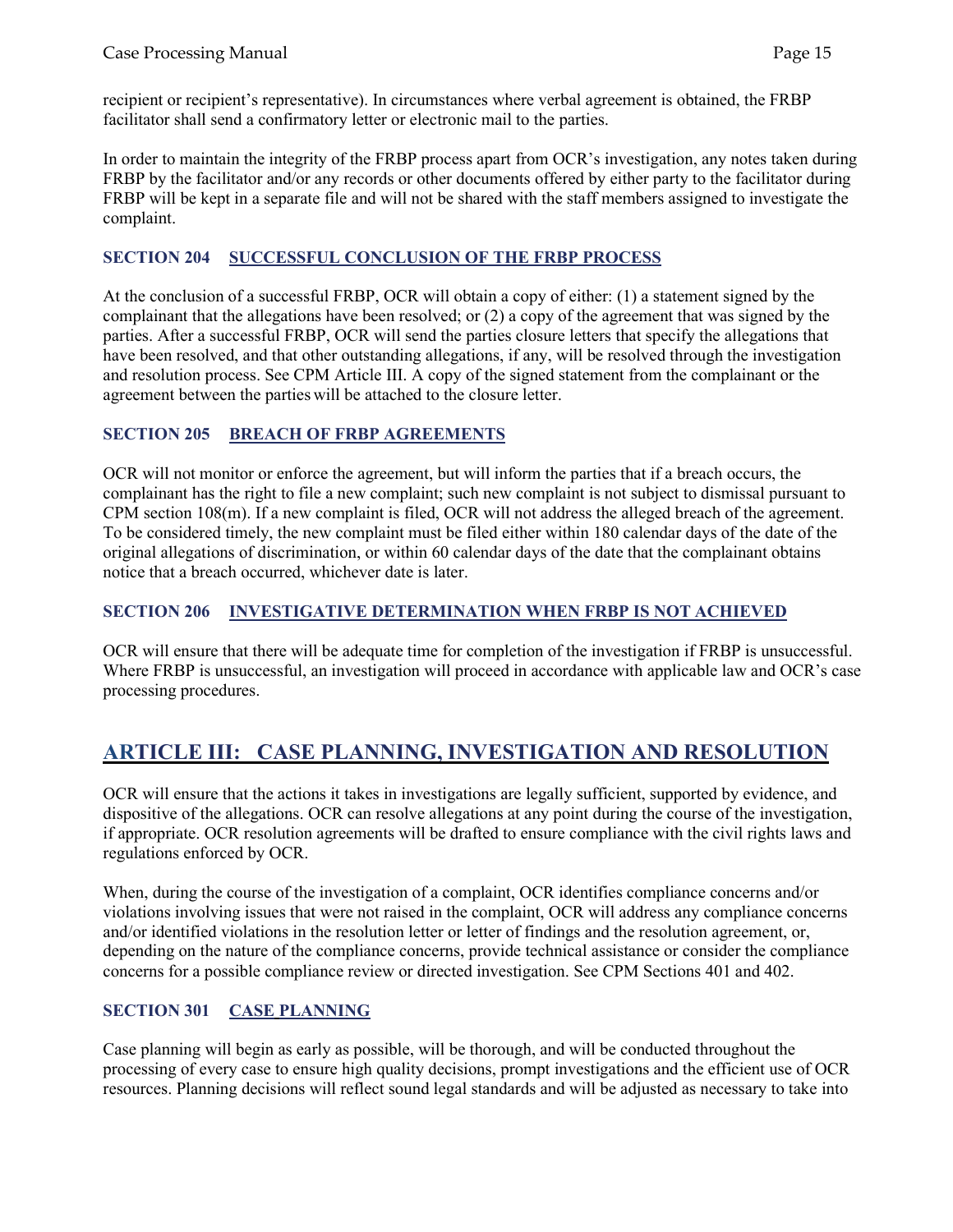account information obtained during case processing. See CPM Section 702. The scope of OCR's investigation and resolution activities is governed by applicable statutes and regulations.

OCR regional office management and investigative staff are accountable for effective planning and will participate in critical planning decisions commensurate with the nature and complexity of the case to ensure consistent high-quality casework.

The following essential elements of case planning will be addressed in every OCR file (unless inapplicable):

- The allegations;
- OCR's jurisdiction over the subject matter and entity;
- The legal standards, regulatory authority and elements of proof;
- Ensuring that OCR's actions comport with First Amendment principles;
- The scope of the investigation;
- Investigative methods (i.e., what data and/or information are necessary to resolve the case and the means and methods OCR will employ to obtain the relevant data and/or information); and
- The resolution strategy.

The case file will contain documentation that supports the decisions made. Planning documentation should be organized so that it can be readily located in the case file. Case planning should bedocumented in the Case Planning Document.

These planning activities will ensure accountability for high quality and consistency with OCR standards, and will address:

- Required actions to investigate compliance;
- Dates for completion of specific actions;
- Description of evidence required; and
- All settlement activities.

### <span id="page-15-0"></span>**SECTION 302 RESOLUTION AGREEMENT REACHED DURING AN INVESTIGATION**

Allegations under investigation may be resolved at any time when, prior to the point when OCR issues a draft letter of findings under CPM Section 303(b), the recipient expresses an interest in resolving the allegations *and* OCR determines that it is appropriate to resolve them because OCR's investigation has identified concerns that can be addressed through a resolution agreement. The provisions of the resolution agreement must be tied to the allegations, and the evidence obtained during the investigation and will be consistent with applicable regulations.

OCR will inform the recipient that this resolution process is voluntary before proceeding to resolution pursuant to this section. When OCR determines that it is appropriate to resolve the allegations pursuant to CPM Section 302, OCR will notify the complainant of the recipient's interest in resolution.

### <span id="page-15-1"></span>**(a) Statement of the Case**

For cases with allegations proposed for resolution under CPM Section 302, OCR will prepare a Statement of the Case. The Statement of the Case sets forth:

- A statement of OCR's jurisdictional authority, including recipient status and the statutory basis for the investigation;
- An explanation of the pertinent legal standards;
- The allegations investigated;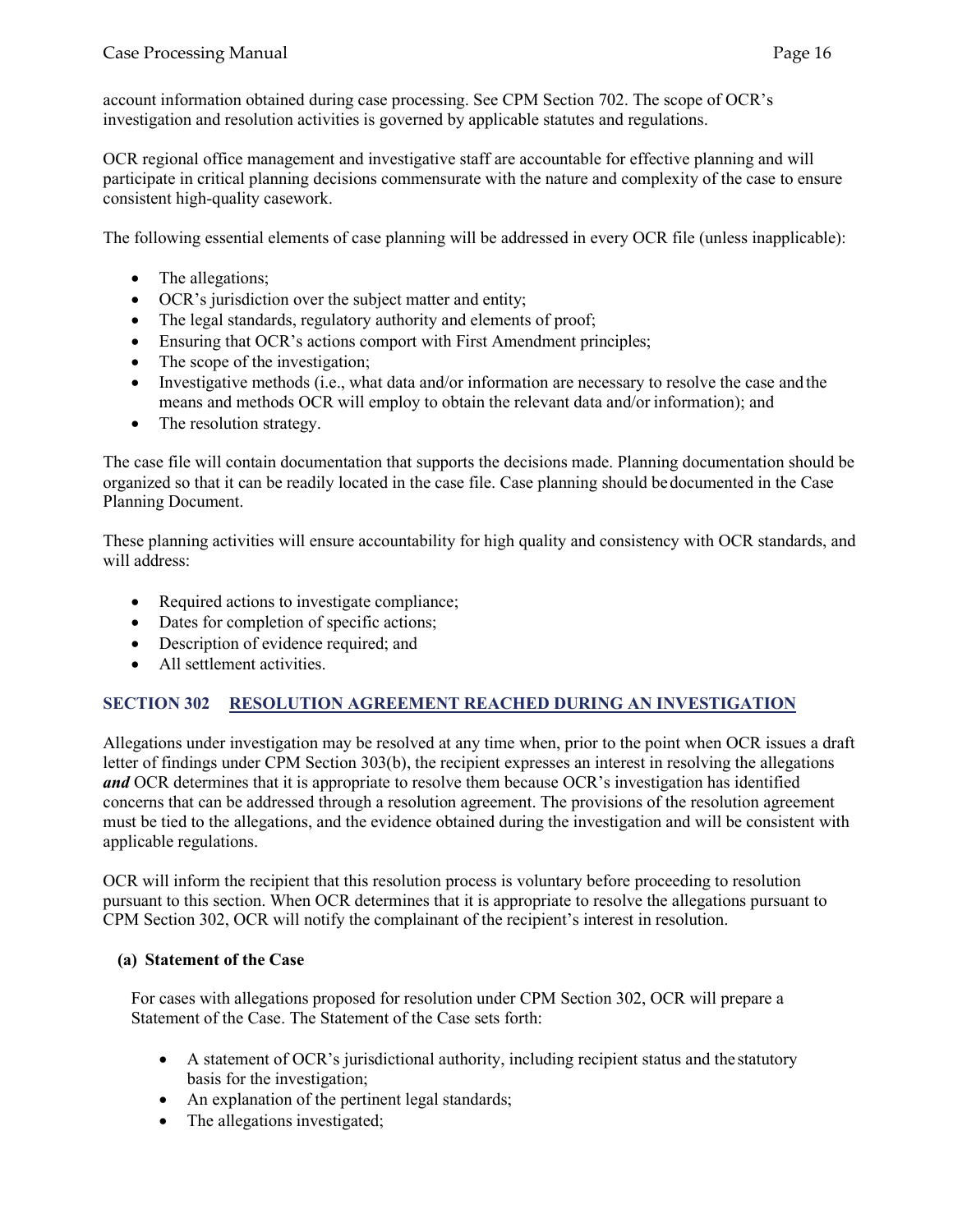- Relevant background information; and
- A summary of the investigation and the evidence, and the identified concerns that support the need for the provisions of the agreement.

The Statement of the Case must address all of the allegations proposed for resolution under CPM Section 302.

### <span id="page-16-0"></span>**(b) Timeframes and Procedures for Negotiations**

From the date that the proposed resolution agreement is shared with the recipient, OCR and the recipient will have a period of up to 30 calendar days within which to reach final agreement.

During the negotiations period (which may be less than 30 calendar days, at the discretion of OCR), OCR may suspend its investigation of the case. Where a final agreement is not reached by the  $30<sup>th</sup>$ calendar day, OCR will resume its investigation thereafter. However, negotiations may continue while the investigation resumes. This 30 calendar day period for suspension of the investigation in order to conduct negotiations cannot be restarted.

### <span id="page-16-1"></span>**(c) Resolution Letters**

The resolution letter will address all allegations in the case resolved pursuant to CPM Section 302. The letter must include, at a minimum:

- A statement of OCR's jurisdictional authority, including recipient status and the statutory basis for the investigation;
- A statement of the allegations investigated and a summary of the evidence obtained to date;
- A statement that, when fully implemented, the resolution agreement will address all of the allegations investigated and that OCR will monitor the implementation of the agreement (see CPM Section 304 and CPM Article V); and
- The following statement: "The complainant may have a right to file a private suit in federal court whether or not OCR finds a violation." For service complaints under the Age Discrimination Act, the complainants may file in federal court only after they have exhausted administrative remedies. See CPM subsection 701(a).

OCR will issue a draft resolution letter and a proposed resolution agreement to the recipient. The recipient shall have five calendar days from the date of the issuance of the draft resolution letter to inform OCR of any factual errors contained therein.

If, after due consideration of the recipient's concerns, OCR determines that the draft resolution letter contains factual errors, it will correct the errors, make any other revisions it deems appropriate, and promptly issue a revised final resolution letter. In addition, where appropriate, OCR will modify the proposed resolution agreement to reflect any corrections.

If the recipient does not inform OCR of factual errors within five calendar days from the date of the issuance of the draft resolution letter, OCR will issue a final resolution letter in due course.

Once the recipient signs the resolution agreement, OCR will monitor its implementation until the recipient has fulfilled the terms and obligations of the resolution agreement. Upon completion of the terms and obligations under the agreement, OCR will close the case. See CPM Article V.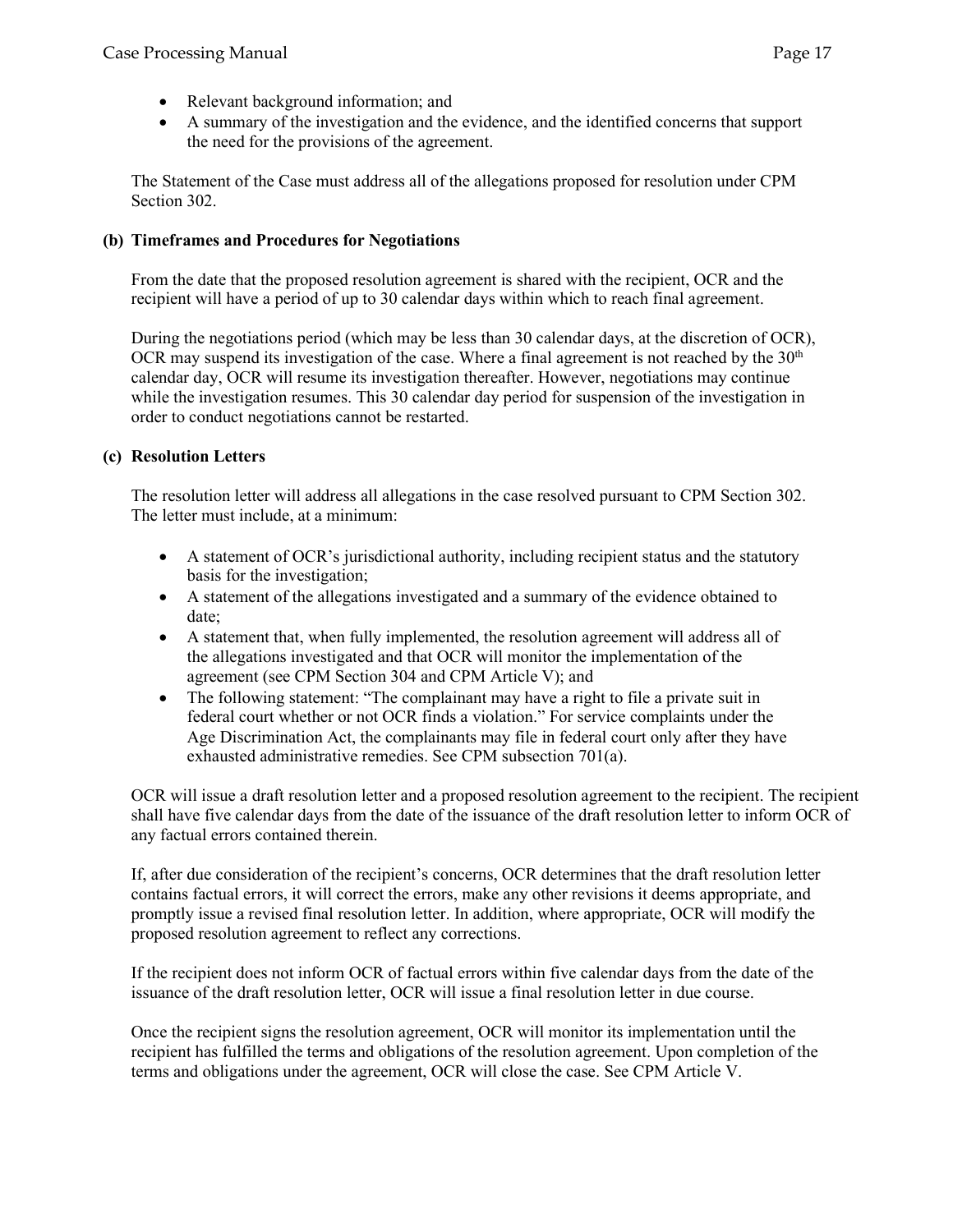### <span id="page-17-0"></span>**SECTION 303 INVESTIGATIVE DETERMINATIONS**

At the conclusion of an investigation, OCR will determine, using a preponderance of the evidence standard, whether:

- There is insufficient evidence to support a conclusion of noncompliance, or
- The evidence supports a conclusion of noncompliance.

### <span id="page-17-1"></span>**(a) Insufficient Evidence Determination**

When OCR determines that the preponderance of the evidence does not support a conclusion that the recipient failed to comply with applicable statutes and regulations, OCR will issue a letter of findings to the parties explaining the reasons for its decision. See CPM subsection 303(e).

### <span id="page-17-2"></span>**(b) Non-Compliance Determination**

When OCR determines that the preponderance of the evidence supports a conclusion that the recipient failed to comply with applicable statutes and regulations, OCR will issue a draft letter of findings and a proposed resolution agreement to the recipient. See CPM subsection 303(e) and Section 304.

The recipient shall have five calendar days from the date of the issuance of the draft letter of findings to inform OCR of any factual errors contained therein.

If, after due consideration of the recipient's concerns, OCR determines that the draft letter of findings contains factual errors, it will correct the errors, make any other revisions it deems appropriate, and promptly issue a revised final letter of findings. In addition, where appropriate, OCR will modify the proposed resolution agreement to reflect any corrections.

If the recipient does not inform OCR of factual errors within five calendar days from the date of the issuance of the draft letter of findings, OCR will issue a final letter of findings in due course.

When OCR determines that it will resolve the allegations pursuant to CPM subsection 303(b) and initiates negotiation of the resolution agreement with the recipient, OCR will notify the complainant that OCR has initiated negotiation of the resolution agreement pursuant to this subsection.

#### <span id="page-17-3"></span>**(c) Mixed Determination**

A "mixed determination" is appropriate for complaints with multiple allegations, where the allegations will be resolved in different ways (e.g., the investigation has found a violation with regard to some allegations and insufficient evidence with regard to other allegations; the investigation has found a violation with regard to some allegations and there are other allegations that are appropriate to resolve prior to the conclusion of the investigation pursuant to CPM Section 302; or OCR has found insufficient evidence with regard to some allegations and determined that other allegations are appropriate to resolve prior to the conclusion of the investigation pursuant to CPM Section 302). In a "mixed determination" case, where OCR is making a determination pursuant to subsection 303(b), OCR will negotiate a resolution agreement and issue a letter of findings. See CPM subsections 303(e) and 304. In a "mixed determination" case where OCR is not making a determination pursuant to 303(b), but is resolving allegations pursuant to Section 302, OCR will issue a resolution letter pursuant to Section 302(c).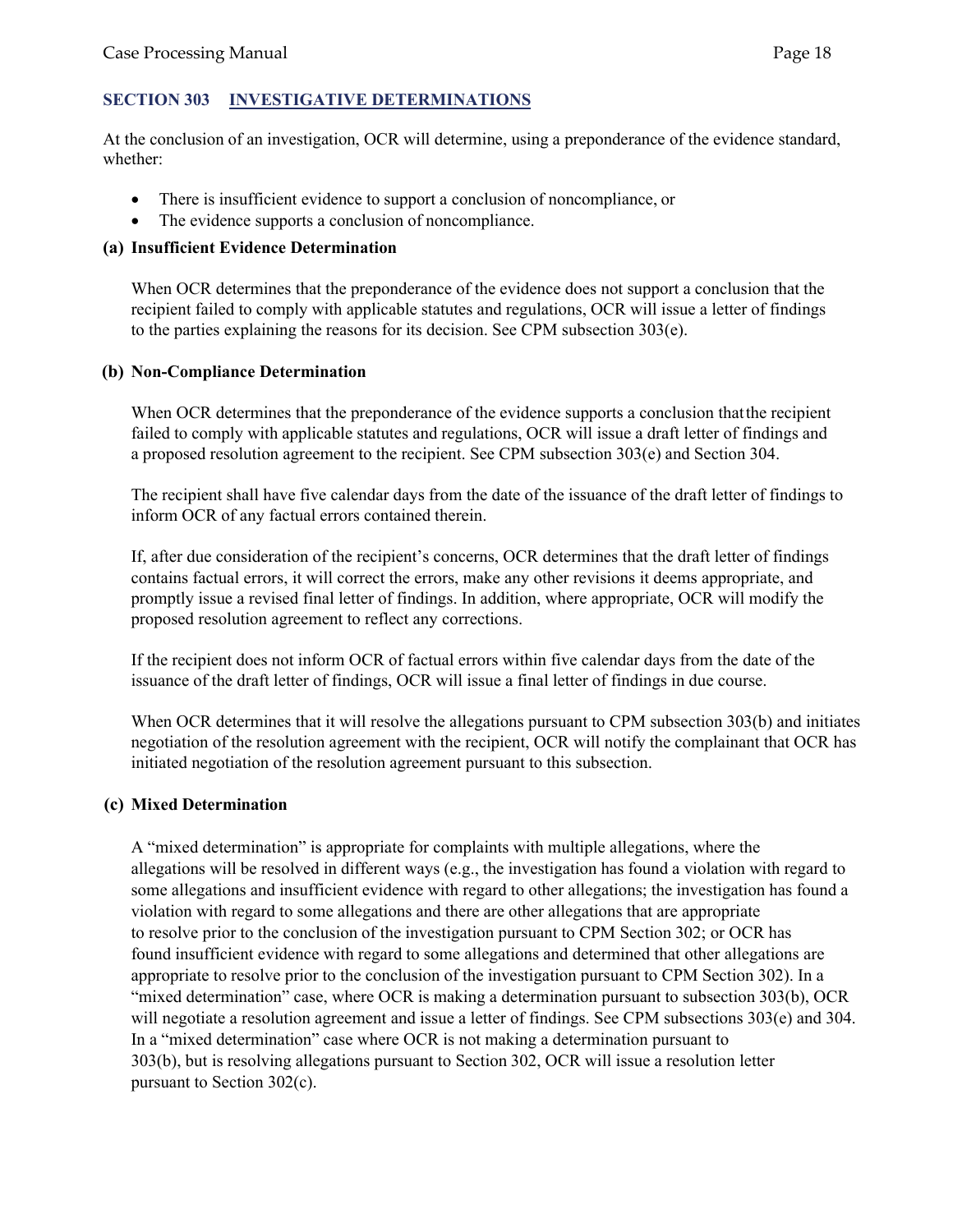### <span id="page-18-0"></span>**(d) Statement of the Case**

OCR will prepare a Statement of the Case for investigative determinations under CPM Section 303. The Statement of the Case sets forth:

- The allegations raised in the complaint;
- A statement of OCR's jurisdictional authority, including recipient status and the statutory basis for the investigation;
- An explanation of the pertinent legal standards;
- Relevant background information;
- A statement of each allegation investigated and the findings of fact for each, including analysis of the evidence on which the findings are based; and
- Conclusions for each allegation that reference the relevant facts, the applicable regulations, and the appropriate legal standards.

### <span id="page-18-1"></span>**(e) Letter of Findings**

For insufficient evidence determinations, OCR will issue a letter of findings that explains the reasons for OCR's decision to both the recipient and the complainant.<sup>[11](#page-18-4)</sup> For non-compliance and mixed determinations that include a non-compliance determination, OCR will issue a letter of findings explaining the reasons for its decision to the recipient after engaging in the process set forth in Section 303(b).

Letters of findings will address all allegations opened for investigation. The letter includes, as appropriate:

- A statement of the allegations opened for investigation;
- A statement of OCR's jurisdictional authority, including recipient status and the statutory basis for the investigation;
- A statement of the findings of fact for each allegation investigated, supported by any necessary explanation and/or analysis of the evidence on which the findings are based;
- Conclusions for each allegation that reference the relevant facts, the applicable regulations and the appropriate legal standards; and
- A statement that: "The complainant may have a right to file a private suit in federal court whether or not OCR finds a violation." For service complaints under the Age Discrimination Act, the complainant may file in federal court only after they have exhausted administrative remedies. See CPM subsection 701(a).

### <span id="page-18-2"></span>**(f) Timeframes and Procedures for Negotiations**

From the date that the proposed resolution agreement is shared with the recipient, OCR and the recipient will have a period of up to 90 calendar days within which to reach final agreement.

### <span id="page-18-3"></span>**(g) Negotiation Impasse**

OCR may end the 90-calendar day negotiations period if no agreement has been reached by the  $90<sup>th</sup>$ day. OCR may end the negotiations period at any time prior to the expiration of the 90 calendar day period when it is clear that agreement will not be reached (e.g., the recipient has refused to discuss any resolution; the recipient has indicated a refusal to agree to a key resolution term; the recipient has not responded to a proposed resolution agreement and at least 30 calendar days have passed). At such

<span id="page-18-4"></span><sup>&</sup>lt;sup>11</sup> For recipients operating under federal court order, see CPM Section 704.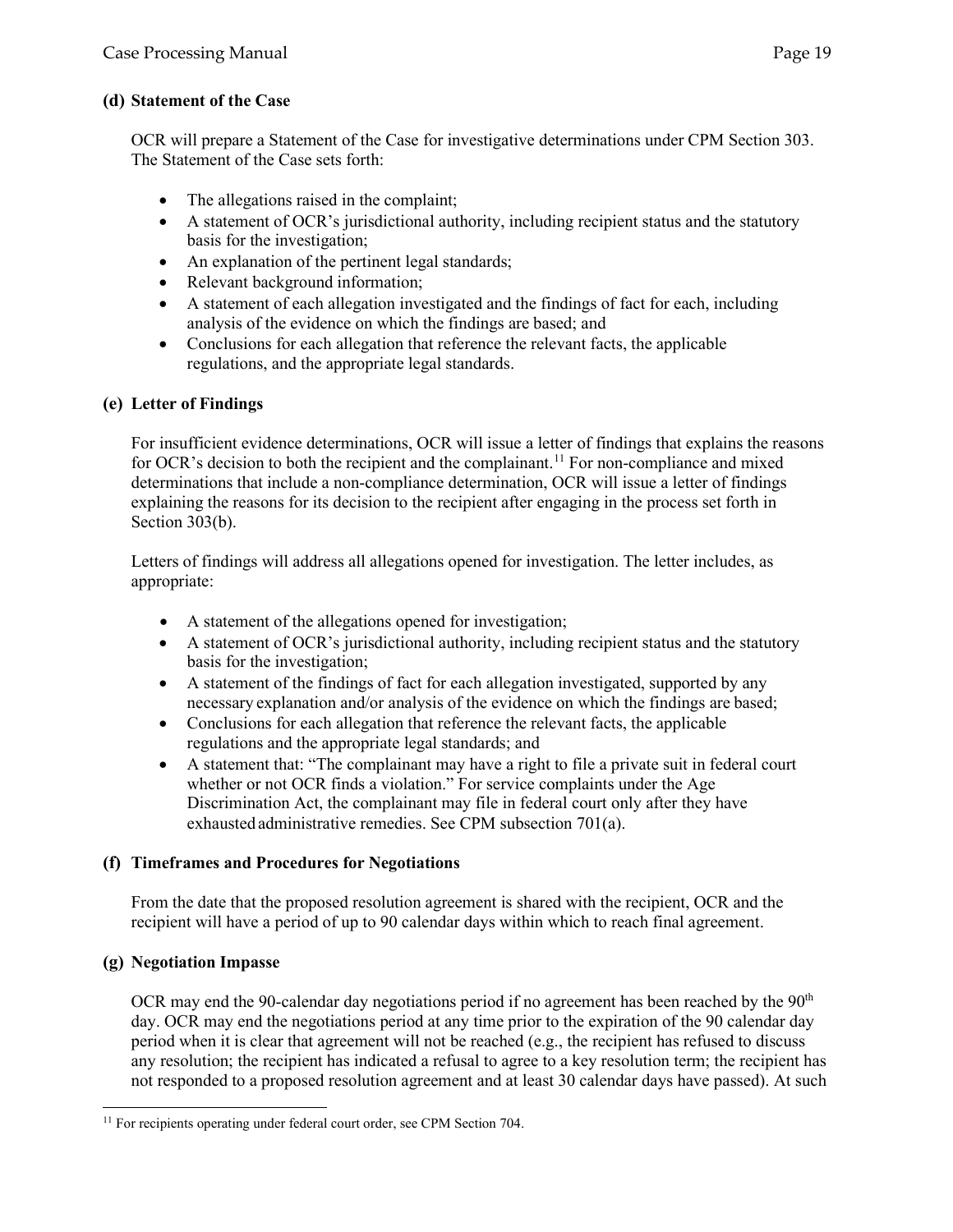time, OCR shall issue an Impasse Letter that informs the recipient that OCR will issue a Letter of Impending Enforcement Action in 10 calendar days if a resolution agreement is not reached within that 10-day period. The letter will include a description of OCR's unsuccessful attempts to resolve the complaint. If the recipient does not enter into a resolution agreement within 10 calendar days of the date of the issuance of the Impasse Letter, OCR must follow the procedures in CPM Section 305 for the issuance of a Letter of Impending Enforcement Action regarding its non-compliance determinations.

In the case of a mixed determination, when the negotiations included allegations that were appropriate to resolve prior to the conclusion of the investigation pursuant to CPM Section 302 and allegations for which OCR made determinations of non-compliance, OCR shall issue an Impasse Letter of Impending Enforcement Action. If the recipient does not enter into a resolution agreement within 10 calendar days of the date of the issuance of the Impasse Letter, OCR must follow the procedures in CPM Section 305 for the issuance of a Letter of Impending Enforcement Action regarding its non-compliance determinations.

### <span id="page-19-0"></span>**(h) Negotiations Progressing at the End of the 90 Calendar Day Period**

If OCR and the recipient negotiate for 90 calendar days and fail to reach final agreement by the 90<sup>th</sup> day, but negotiations are progressing, OCR shall inform the recipient that OCR will issue a Letter of Impending Enforcement Action in 30 calendar days if a resolution is not reached within that 30-day period. Negotiations will be considered progressing if the recipient has agreed in principle to the terms and obligations of the agreement, but needs a short period of time within which, for example, to obtain approval of the agreement (e.g., by a board of education or president of a college) and/or the appropriate signature on the agreement; or where the recipient has agreed to most of the terms and obligations of the agreement but requests a short period of additional time to negotiate other terms and obligations. If the recipient does not enter into a resolution agreement within 30 calendar days, OCR will issue a Letter of Impending Enforcement Action regarding its non-compliance determinations pursuant to CPM Section 305.

In the case of a mixed determination, when the negotiations included allegations that were appropriate to resolve prior to the conclusion of the investigation pursuant to CPM Section 302, and allegations for which OCR made determinations of non-compliance, OCR shall inform the recipient that OCR will issue a Letter of Impending Enforcement Action in 30 calendar days if a resolution is not reached within that 30-day period. If the recipient does not enter into a resolution agreement within 30 calendar days, OCR will issue a Letter of Impending Enforcement Action regarding noncompliance determinations pursuant to CPM Section 305.

### <span id="page-19-1"></span>**SECTION 304 CONTENTS OF RESOLUTION AGREEMENTS**

The complaint will be considered resolved and the recipient deemed compliant when the recipient, after negotiating with OCR and reaching agreement on its terms and obligations, enters into and fulfills them.

Resolution Agreements:

- Must be signed by a person with authority to bind the recipient; and
- Must include, in the agreement itself or through an exchange of letters or other written communications:
	- o Specific acts or steps the recipient will take to resolve compliance concerns and/or violations;
	- o Dates for implementing each act or step;
	- o Dates for the submission of reports and documentation;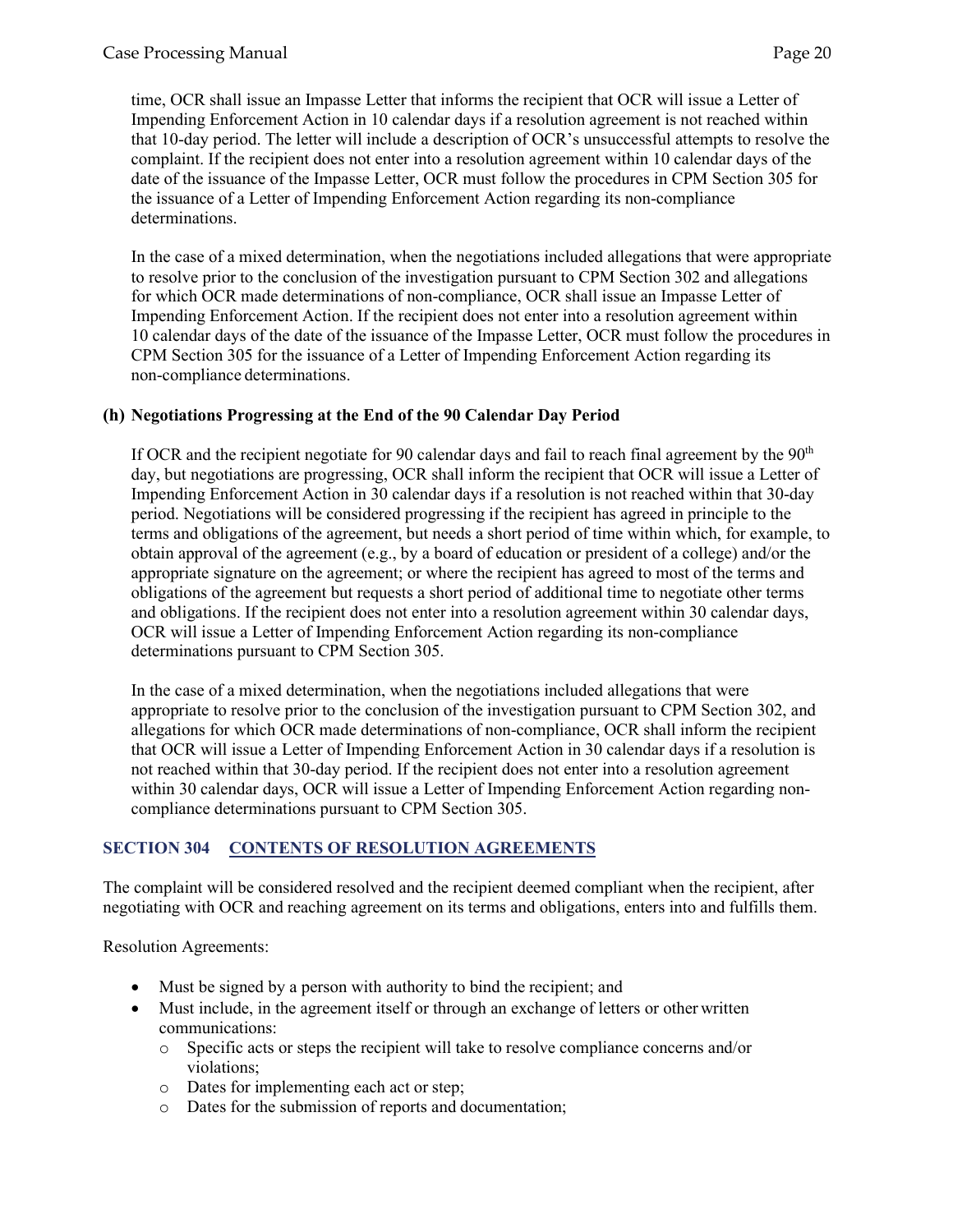- $\circ$  Where appropriate, language requiring submission of documents and/or other information or actions for OCR's review and approval, and timeframes for their submission;
- $\circ$  Timeframes requiring the recipient to implement what OCR has approved, and language requiring documentation verifying implementation; and
- o The following statements of principle:
	- The recipient understands that by signing the resolution agreement, it agrees to provide data and other information in a timely manner in accordance with the reporting requirements of the resolution agreement. Further, the recipient understands that during the monitoring of the resolution agreement, if necessary, OCR may visit the recipient, interview staff and students, and request such additional reports or data as are necessary for OCR to determine whether the recipient has fulfilled the terms and obligations of the resolution agreement;
	- Upon the recipient's satisfaction of the terms and obligations of the resolution agreement,OCR will close the case; and
	- The recipient understands and acknowledges that OCR may initiate proceedings to enforce the specific terms and obligations of the resolution agreement and/or the applicable statutes and regulations. Before initiating such proceedings, OCR will give the recipient written notice of the alleged breach and 60 calendar days to cure the alleged breach.

### <span id="page-20-0"></span>**SECTION 305 LETTER OF IMPENDING ENFORCEMENT ACTION**

When, following the expiration of the 10 calendar day period referenced in CPM subsection  $303(g)$  or the 30 calendar day period referenced in CPM subsection 303(h), the recipient does not enter into a resolution agreement to resolve the identified areas of non-compliance, OCR will prepare a Letter of Impending Enforcement Action, which will include the following:

- A statement of the allegations opened for investigation;
- A statement of OCR's jurisdictional authority, including recipient status and the statutory basis for the investigation;
- A statement of the findings of fact for each allegation investigated supported by any necessary explanation or analysis of the evidence on which the findings are based;
- Conclusions for each allegation that reference the relevant facts, the applicable regulations, and the appropriate legal standards;
- Notice that the Letter of Impending Enforcement Action is not intended and should not be construed to cover any other issue regarding the recipient's compliance;
- Notice of the time limit on OCR's resolution process and the consequence of failure to reach agreement;
- A description of OCR's unsuccessful attempts to resolve the case;
- When a decision is made to defer final approval of any applications by the recipient for additional federal financial assistance or, with respect to the Boy Scouts Act, additional funds made available through the Department over what the recipient is presently receiving, the letter also will provide notice of such possible deferral. A separate deferral letter will be prepared; and
- Title II letters will include the following language: "The complainant may have a right to file a private suit pursuant to Section 203 of the Americans with Disabilities Act, whether or not OCR finds a violation of Title II."

To resolve the case after issuance of the Letter of Impending Enforcement Action, any resolution agreement that the recipient proposes must be approved by OCR.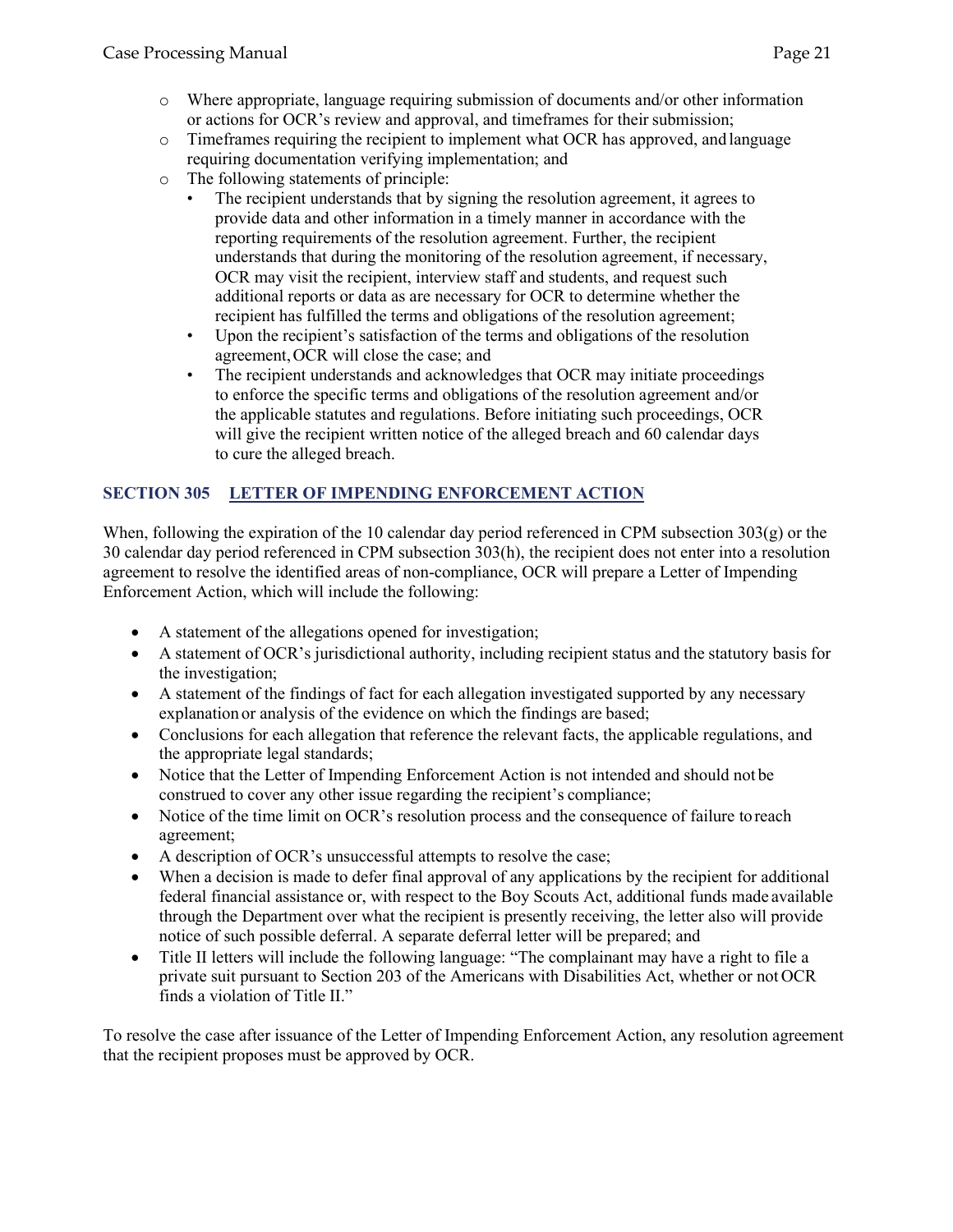### <span id="page-21-0"></span>**SECTION 306 REFERRALS FROM THE DEPARTMENT OF JUSTICE AND THE EQUAL EMPLOYMENT OPPORTUNITY COMMISSION**

When a Title II complaint is referred to OCR by DOJ, OCR will send a copy of the letter resolving the case to DOJ, if requested by DOJ. When a Title II/504 employment discrimination complaint has been dual-filed with the Equal Employment Opportunity Commission (EEOC) and OCR, or when a complaint has been referred to OCR by EEOC, OCR will notify EEOC once the complaint has been resolved. See 28 C.F.R. Part 37 and 29 C.F.R. Part 1640.

### <span id="page-21-1"></span>**SECTION 307 APPEALS**

OCR affords an opportunity to complainants to appeal determinations based on CPM Section 303(a) and dismissals based on CPM subsection 108(a), (b), (c), (d), (i), or (j). Information about the appeal process is provided to complainants in *OCR Complaint Processing Procedures*, which is enclosed with OCR's letter acknowledging receipt of the complaint. Information is also published at http://www.ed.gov/about/offices/list/ocr/complaints-how.html.

OCR will provide notice of the right to appeal in letters setting forth determinations based on CPM Section 303(a) and dismissals based on CPM subsection 108(a), (b), (c), (d), (i), or (j).

An appeal can be filed electronically, by mail, or fax. The complainant must submit a completed online appeal form or written statement of no more than 10 pages (double-spaced, if typed). If submitted by mail, send to the Office for Civil Rights, U.S. Department of Education, 400 Maryland Avenue SW, Washington, D.C. 20202. If submitted via electronic mail, send to [OCR@ed.gov.](mailto:OCR@ed.gov) If submitted via fax, send to 202-453-6012. The filing date of an appeal is the date the appeal is postmarked, submitted electronically, or submitted via fax.

In the appeal, the complainant must explain why she or he believes the factual information was incomplete or incorrect, the legal analysis was incorrect or the appropriate legal standard was not applied, and how the correction of any errors would change the outcome of the case. Failure to provide this information may result in denial of the appeal.

OCR reviews appeals to determine whether there is a clear error of fact and/or an error in the legal conclusion that changes the outcome of the determination.

All information to support the appeal must be submitted in writing at the time the complainant files the appeal. The complainant may not submit new evidence for consideration on appeal. Instead, if a complainant has new evidence, the complainant should file a new complaint. (Note that complaints must be filed within 180 calendar days of the last act of alleged discrimination or retaliation in order to be considered timely filed with OCR. A waiver of this 180-day timeframe may be requested. See CPM Section 307.)

An appeal must be submitted within 60 calendar days of the date indicated on the letter of finding or the dismissal. A waiver of this 60-day timeframe may be granted where:

- (a) The complainant was unable to submit the appeal within the 60-day timeframe because of incapacitating illness or other incapacitating circumstances during the 60-day timeframe, and the appeal was submitted within 30 calendar days after the period of incapacitation ended; or
- (b) Unique circumstances generated by OCR's actions have adversely affected the complainant's ability to submit a timely appeal.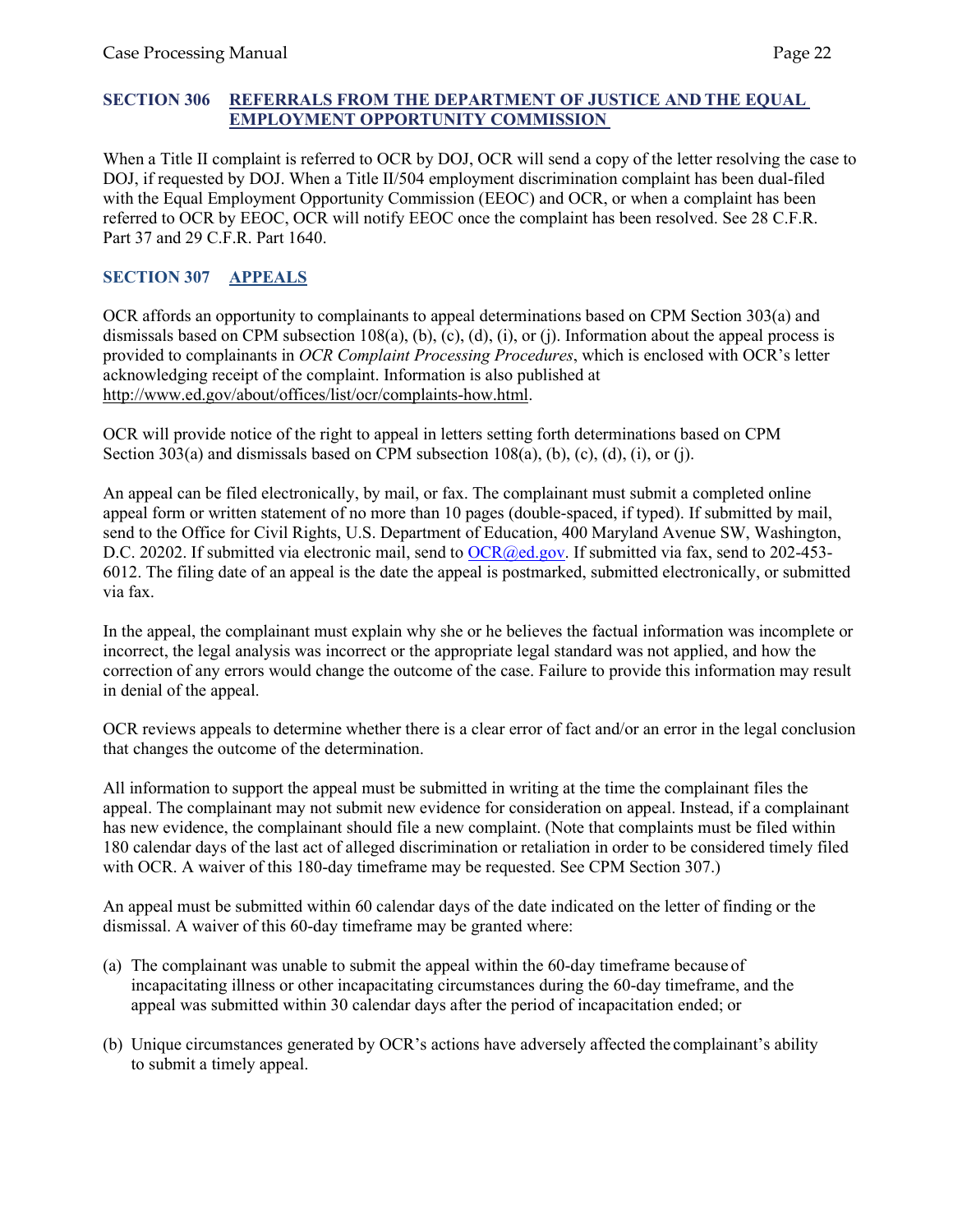A request for a waiver may be submitted with the appeal, if the appeal is submitted beyond the 60 calendar day timeline. A request for a waiver can also be filed prior to the expiration of this 60-day timeframe, by electronic mail, fax, or mail. The waiver will be considered by the office reviewing and responding to the appeal.

For appeals of determinations under Section 303(a), OCR will forward a copy of the complainant's online appeal form or written statement to the recipient. The recipient has the option to submit to OCR a response to the complainant's appeal. Any response to the complainant's appeal must be submitted to OCR within 14 calendar days of the date that OCR forwarded a copy of the complainant's appeal to the recipient.

OCR will issue a written decision on the appeal to the complainant for appeals of determinations under Section 108 and to both parties for appeals of determinations under Section 303(a).

### <span id="page-22-0"></span>**ARTICLE IV: COMPLIANCE REVIEWS AND DIRECTED INVESTIGATIONS**

The investigation and resolution options and procedures identified in the CPM will be utilized for compliance reviews and directed investigations, as appropriate. See CPM Articles III, V, and VI. The initiation date for the compliance review or directed investigation is the date of the letter notifying the recipient of the compliance review or directed investigation.

### <span id="page-22-1"></span>**SECTION 401 COMPLIANCE REVIEWS**

In addition to the regulations implementing Title VI that govern OCR's investigations, the regulations require OCR to, "from time to time," initiate "periodic compliance reviews" to assess the practices of recipients to determine whether they comply with the Title VI regulations. See 34 C.F.R. § 100.7(a). This regulatory provision is incorporated by reference in the regulations implementing other statutes enforced by OCR. See Title IX (34 C.F.R. § 106.71), Section 504 (34 C.F.R. § 104.61), the Boy Scouts Act (34 C.F.R. § 108.9); the Age Discrimination Act, (34 C.F.R. § 110.30; and Title II (28 C.F.R. § 35.172).

The compliance review regulations afford OCR broad discretion to determine the substantive issues for investigation and the number and frequency of the investigations.

### <span id="page-22-2"></span>**SECTION 402 DIRECTED INVESTIGATIONS**

In appropriate circumstances, OCR may conduct a directed investigation when information indicates a possible failure to comply with the laws and regulations enforced by OCR; the matter warrants attention; and the compliance concern is not otherwise being addressed through OCR's complaint, compliance review, or technical assistance activities. See Title VI, 34 C.F.R. § 100.7(c). This regulatory provision is incorporated by reference in the regulations implementing the other statutes enforced by OCR. See Title IX (34 C.F.R. § 106.71), Section 504 (34 C.F.R. § 104.61), the Boy Scouts Act (34 C.F.R. § 108.9); the Age Discrimination Act (34 C.F.R. § 110.30), and Title II (28 C.F.R. § 35.172).

### <span id="page-22-3"></span>**ARTICLE V: MONITORING RESOLUTION AGREEMENTS**

### <span id="page-22-4"></span>**SECTION 501 RESPONDING TO MONITORING REPORTS AND VERIFYING RECIPIENT'S IMPLEMENTATION**

OCR will promptly acknowledge its receipt of interim and final monitoring reports. OCR will evaluate each report and issue an appropriate response (i.e*.*, where OCR determines actions taken are sufficient or insufficient under the agreement). OCR must obtain sufficient information to determine whether the recipient complied with the terms and obligations of the resolution agreement. Depending on the nature of the agreement, verification of remedial actions may be accomplished by, for example, the review of reports,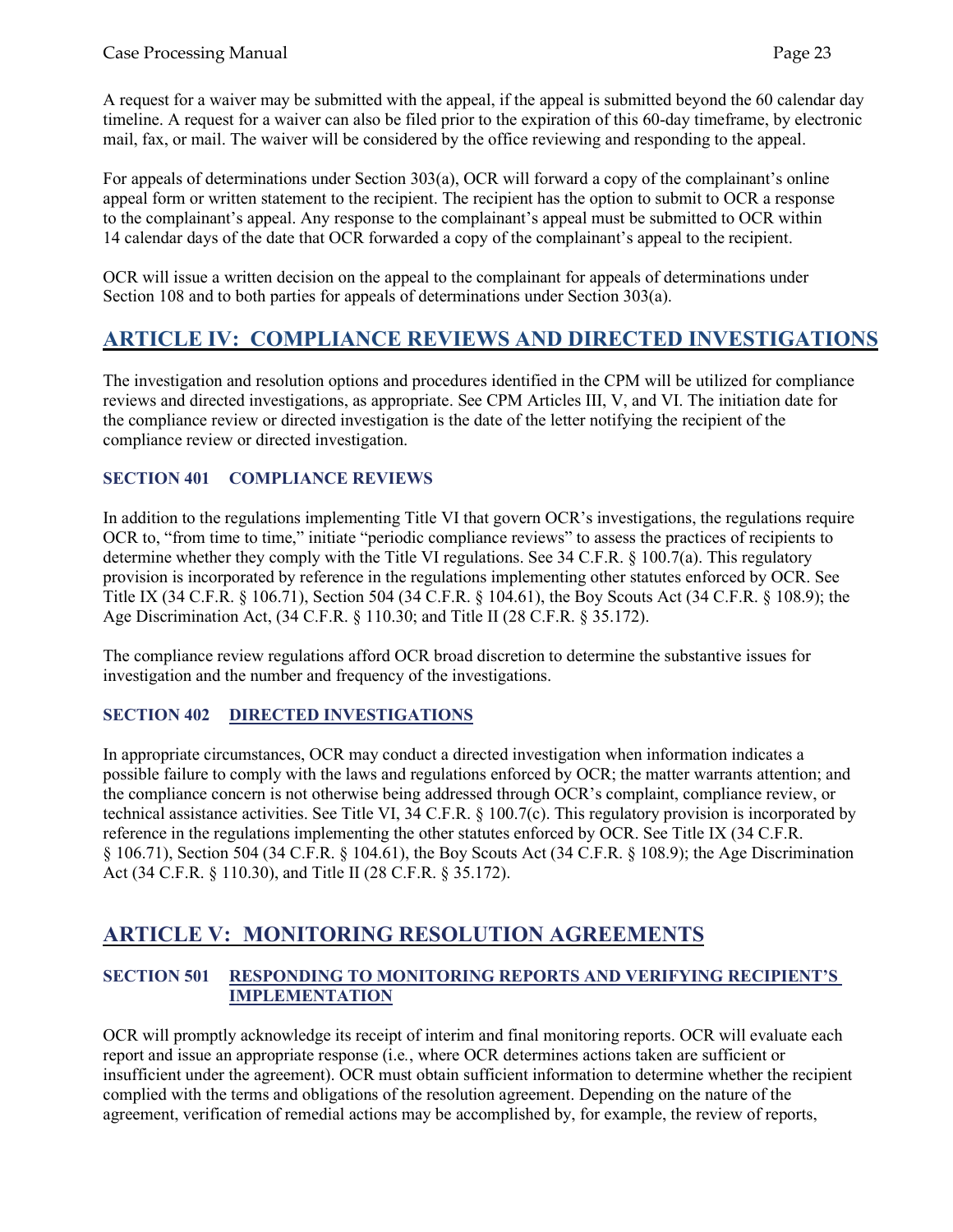documentation and other information submitted by recipients and knowledgeable persons; interviews of the recipients and knowledgeable persons; or site visits.

### <span id="page-23-0"></span>**SECTION 502 IMPLEMENTATION PROBLEMS**

OCR will promptly provide written notice to the recipient of any deficiencies with respect to implementation of the terms and obligations of the agreement and will request appropriate action to address such deficiencies. When OCR has determined that a recipient has failed to comply with the agreement or any of the terms and obligations thereof for reasons that do not justify the modification of the agreement pursuant to CPM subsection 503(a), OCR will take prompt action to enforce the agreement pursuant to CPM Section 305 and CPM Article VI.

### <span id="page-23-1"></span>**SECTION 503 MODIFICATION OF AGREEMENTS**

### <span id="page-23-2"></span>**(a) Changed Circumstances Affecting Agreements**

OCR may agree to modify (including with respect to deadlines for submitting a report or completing a required action) or terminate a resolution agreement when it learns that circumstances have arisen that substantially change, fully resolve, or render moot some or all of the compliance concerns that were addressed by the resolution agreement. OCR may also modify the agreement in response to changes in controlling case law, statutes, and regulations.

### <span id="page-23-3"></span>**(b) New Compliance Issues**

OCR may address new compliance issues identified for the first time during monitoring by providing technical assistance or considering the issues for a possible compliance review or directed investigation. See CPM Sections 401 and 402.

### <span id="page-23-4"></span>**(c) Approval of Modifications**

OCR must approve modifications to the agreement (e.g., requests to change the substance of any provision in the agreement, or requests for extension of time to submit a report or to complete a required action). Approved modifications must be set forth in writing and appended to the original agreement. Requests for modification must be documented in the case file. OCR will send the complainant written notification of approved modifications to the substance of the original agreement, where appropriate.

### <span id="page-23-5"></span>**SECTION 504 CONCLUSION OF MONITORING**

OCR will conclude the monitoring of a resolution agreement when it determines that the recipient has fully and effectively implemented the terms and obligations of the resolution agreement, including any subsequent approved modifications to the agreement. OCR will promptly send written notification to the recipient, and the complainant where appropriate, of its determination that the terms and obligations of the resolution agreement have been implemented and that OCR is closing the case.

### <span id="page-23-6"></span>**ARTICLE VI: INITIATION OF ENFORCEMENT ACTION**

When post-Letter of Impending Enforcement Action negotiations do not result in a resolution agreement, OCR will initiate enforcement action. OCR will either: (1) initiate administrative proceedings to suspend, terminate, or refuse to grant or continue financial assistance from, or, with respect to the Boy Scouts Act, funds made available through, the Department to the recipient; or (2) refer the case to DOJ for judicial proceedings to enforce any rights of the United States under any law of the United States.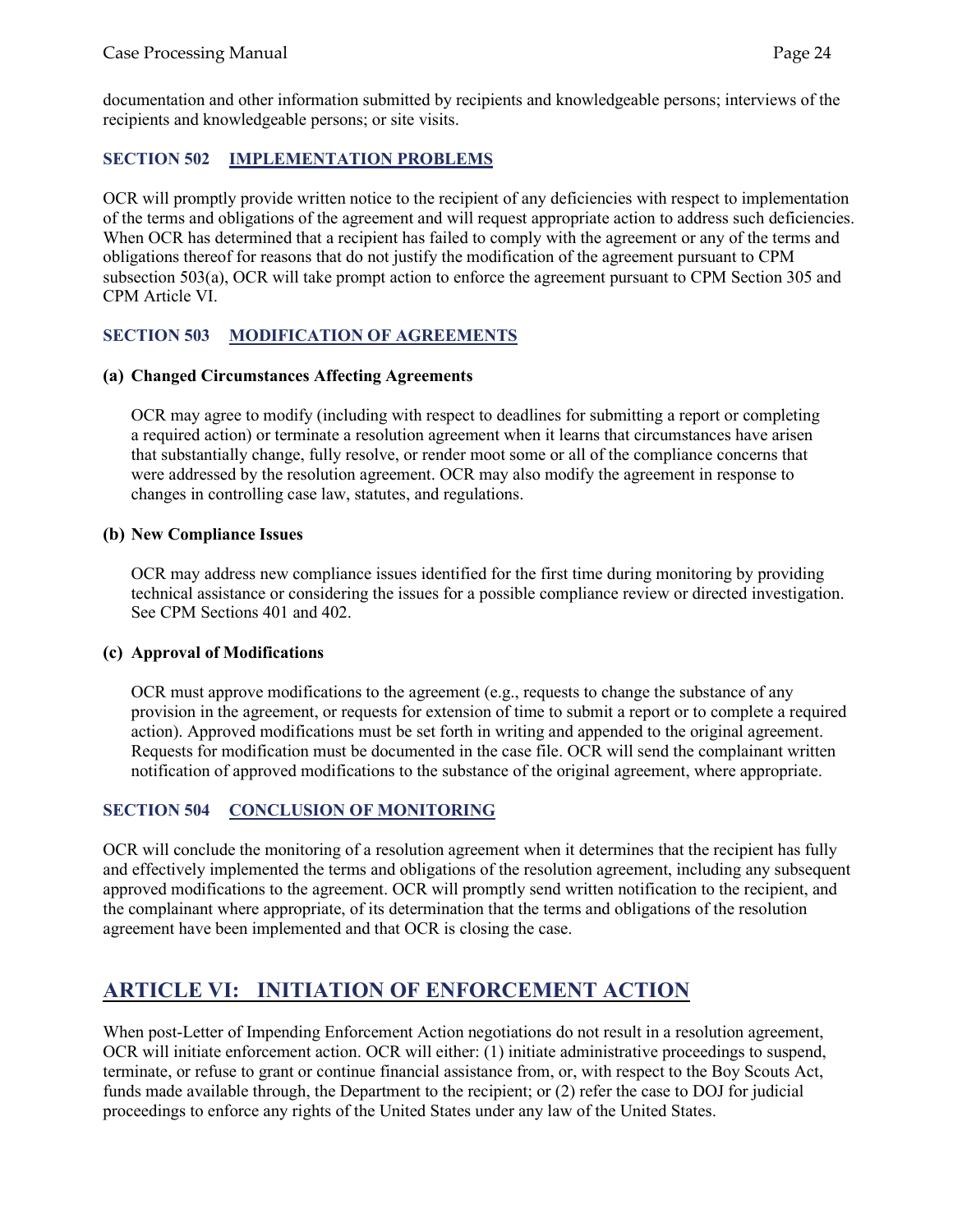### <span id="page-24-0"></span>**SECTION 601 INITIATE ADMINISTRATIVE PROCEEDINGS, WHERE APPROPRIATE**

When post-Letter of Impending Enforcement Action negotiations do not result in a resolution agreement and OCR decides, within its discretion, to initiate administrative proceedings, it will request that an administrative proceeding be initiated. In collaboration with other Department personnel as appropriate, OCR will establish a team to prosecute the case. If OCR decides to defer new funds, a Notice of Opportunity for Hearing will be issued within 30 calendar days of the notice of the deferral action. See Section 305.

### <span id="page-24-1"></span>**SECTION 602 REFER TO DOJ, WHERE APPROPRIATE**

When post-Letter of Impending Enforcement Action negotiations do not result in a resolution agreement and OCR decides, within its discretion, to refer the matter to DOJ, it will issue a letter to the recipient stating that the case will be referred to DOJ within 10 calendar days of the date of the letter.

### <span id="page-24-2"></span>**SECTION 603 ENFORCEMENT FOR DENIAL OF ACCESS**

A recipient denies access to OCR when it:

- Refuses to permit OCR access during the recipient's normal business hours to information maintained by the recipient that is necessary to determine the compliance status of the allegations under investigation or, during monitoring, the recipient's compliance with a resolution agreement. Generally, this includes access to books, records, and accounts, including electronic storage media; retrieval systems and photocopies; and other sources of information, including witnesses and the recipient's facilities;
- Refuses to permit OCR access to its employees during the recipient's regular business hours;
- Fails to provide information by virtue of the refusal of one of its employees to do so or to provide access to information maintained exclusively by an employee in his/her official capacity; or
- Refuses to complete applicable Office of Management and Budget-approved compliance and survey forms relevant to an investigation.

Where the recipient has refused to provide OCR with access orally, either in person, over the telephone or through use of other media, OCR must attempt to ascertain the basis for the recipient's refusal and explain OCR's authority to obtain the evidence. Where attempts to persuade the recipient to provide access have failed, OCR must send a letter to the recipient that sets forth in detail the evidence (e.g., documents, data, other information, or witnesses) to which the recipient denied OCR access and specifies the efforts that OCR has made to obtain the evidence. If the recipient does not voluntarily provide OCR with access to the requested evidence within 30 calendar days of OCR's issuance of the letter to recipient, OCR will issue a Letter of Impending Enforcement Action. If the recipient continues to deny OCR access to the requested evidence, OCR will issue a letter to the recipient stating OCR's intention to take enforcement action.

### <span id="page-24-3"></span>**SECTION 604 ENFORCEMENT FOR FAILURE TO COMPLY WITH OCR AGREEMENT**

Where the recipient has failed to comply with the terms and obligations of a resolution agreement, OCR will issue a Letter of Impending Enforcement Action pursuant to CPM Section 305. If the recipient does not come into compliance after issuance of the Letter of Impending Enforcement Action, OCR will initiate enforcement action pursuant to either CPM Section 601 or CPM Section 602.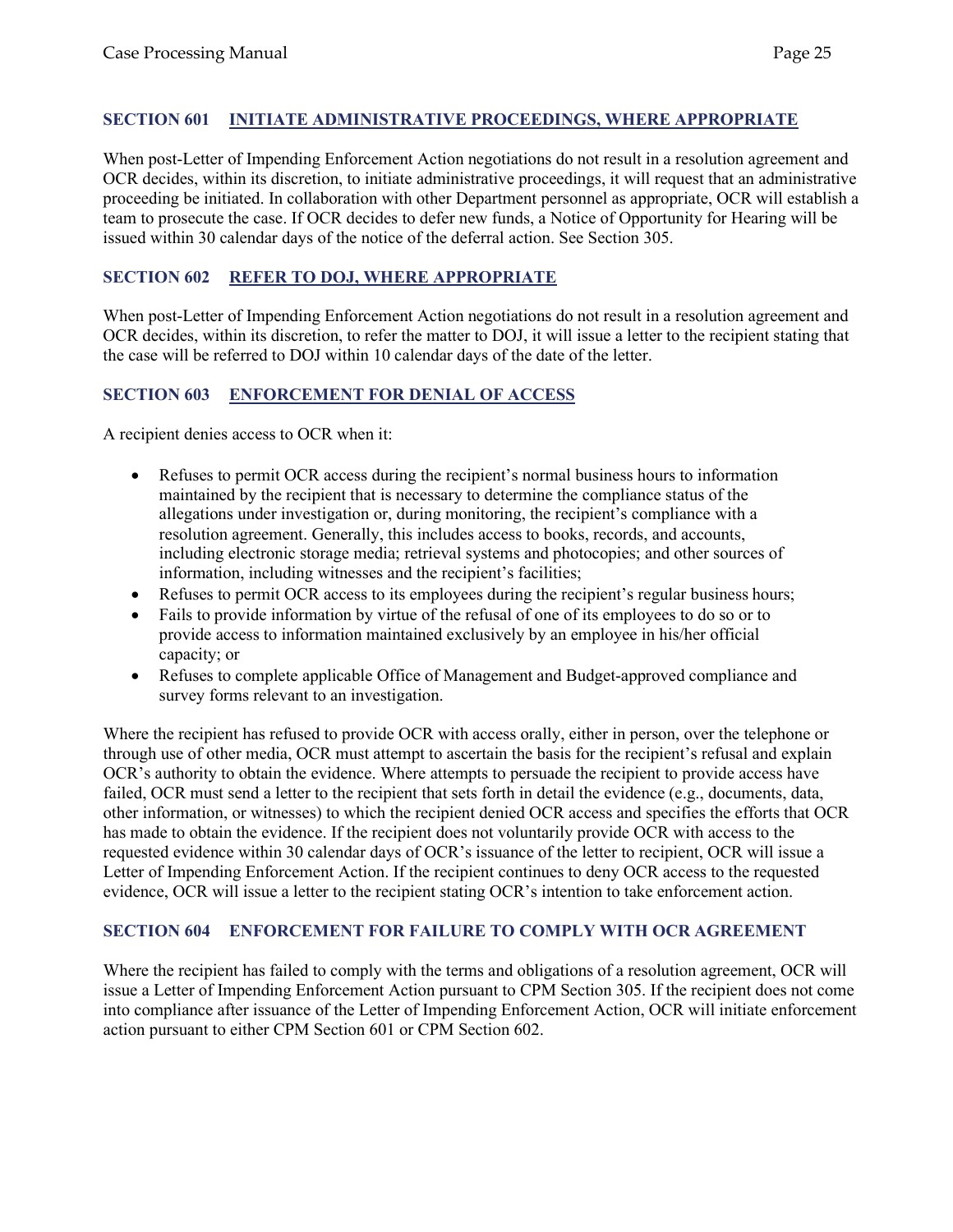### <span id="page-25-0"></span>**ARTICLE VII: APPENDICES**

### <span id="page-25-1"></span>**SECTION 701 SPECIAL INTAKE PROCEDURES**

#### <span id="page-25-2"></span>**(a) Age Discrimination Complaints**

An age discrimination complaint is timely when it is filed within 180 calendar days of the date the complainant first had knowledge of the alleged discrimination. For good cause shown, OCR may extend this time limit.

For service complaints under the Age Discrimination Act, the complainant may file a civil action under the Age Discrimination Act in federal court but only after she or he has exhausted administrative remedies. Administrative remedies are exhausted when either of the following has occurred: (1) 180 calendar days have elapsed since the filing of a complaint with OCR and OCR has made no finding, or (2) OCR issues a finding in favor of the recipient. If OCR fails to make a finding within 180 calendar days or issues a finding in favor of the recipient, OCR will promptly notify the complainant of this fact and of her or his right to bring a civil action for injunctive relief. OCR's notice must also contain the following information: (1) that a civil action can be brought only in a United States district court for the district in which the recipient is located or transacts business; (2) that a complainant prevailing in a civil action has the right to be awarded the costs of the action, including reasonable attorney's fees, but that these costs must be demanded in the complaint filed with the court; (3) that before commencing the action, the complainant shall give 30 calendar days' notice by registered mail to the Secretary, the Secretary of Health and Human Services, the Attorney General of the United States, and the recipient; (4) that the notice shall state the alleged violation of the Age Discrimination Act, the relief requested, the court in which the action will be brought, and whether or not attorney's fees are demanded in the event the complainant prevails; and (5) that the complainant may not bring an action if the same alleged violation of the Age Discrimination Act by the same recipient is the subject of a pending action in any court of the United States.

#### 1. Employment Complaints

OCR does not have jurisdiction over employment complaints under the Age Discrimination Act. Employment complaints filed by persons 40 and older are referred to the appropriate EEOC office, and the OCR complaint is dismissed. Employment complaints filed by persons under 40 are not within the jurisdiction of EEOC and may be closed with notice to the complainant that there is no jurisdiction under the Age Discrimination Act. If the complaint alleges age discrimination in employment that is within EEOC's jurisdiction and also contains allegations of discrimination in services within the jurisdiction of OCR, the complaint is split into two separate cases. Each is given its own case number, the age employment complaint is referred to EEOC with the OCR age employment case being dismissed, and OCR proceeds with the complaint based on allegations of discrimination in services.

2. Service Complaints

All complete and timely complaints (see 34 C.F.R. §§ 110.31 and 110.32) containing an allegation of age discrimination in services are promptly referred to the following address or the appropriate regional office by electronic mail or mail:

Federal Mediation and Conciliation Service Attention: Alternative Dispute Resolution Department 250 E. Street SW Washington, D.C. 20427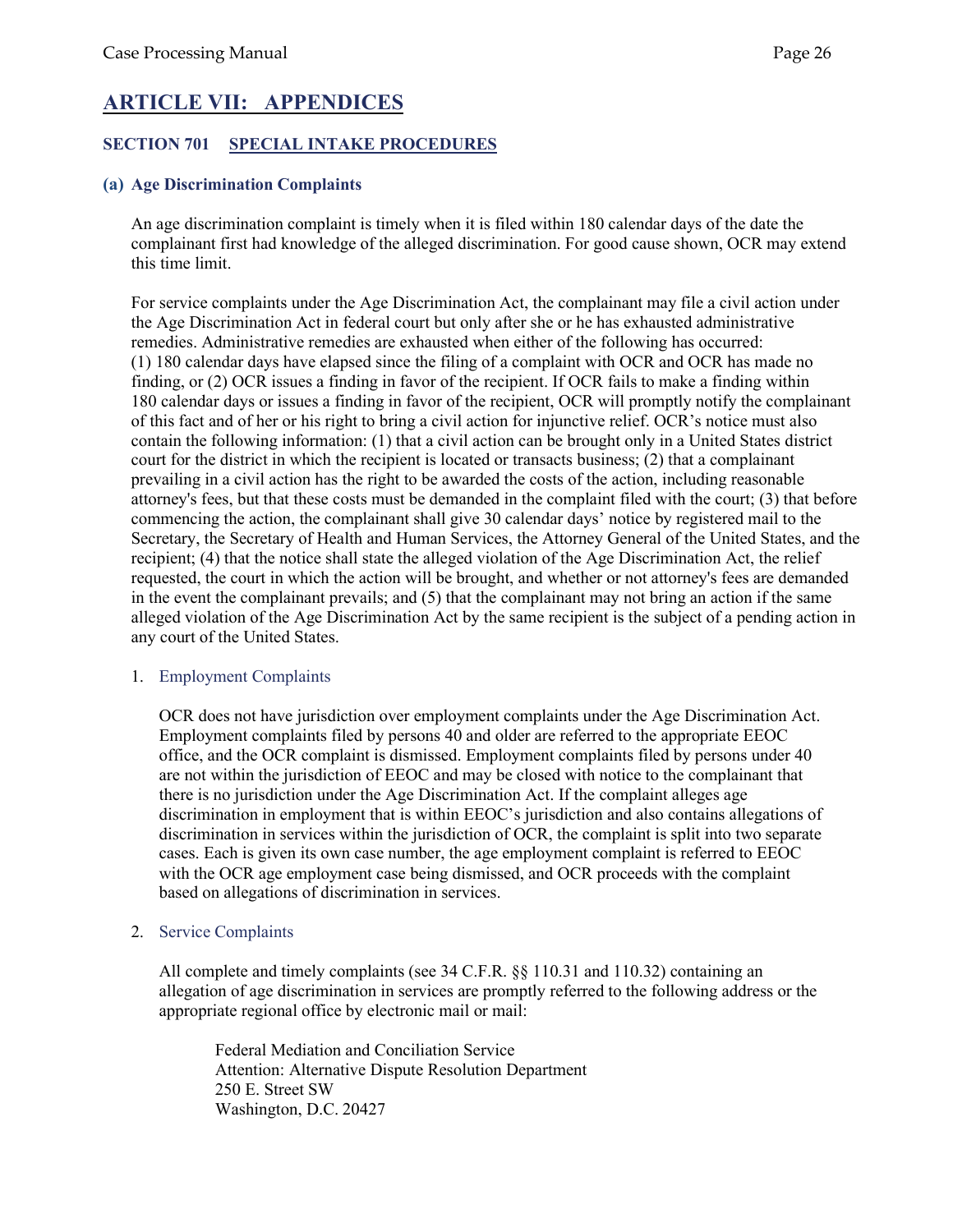Where OCR receives a complaint containing both allegations of age discrimination in services and allegations under Title VI, Title IX, Title II, Section 504, and/or the Boy Scouts Act, and OCR determines that the non-age allegation is independent and separable from the age allegation, OCR will refer only the age portion of the complaint to FMCS. OCR will proceed to investigate the additional allegations over which OCR has jurisdiction. OCR will not wait for mediation of the age portion of the complaint to conclude before beginning investigation of the non-age portion of the complaint.

Copies of the complaint and letters to the complainant and recipient and a completed FMCS "Request for ADA Mediation Assistance" must be included.

If FMCS does not resolve the complaint within 60 calendar days from the date of filing with OCR, OCR will resume processing the age aspects of the complaint. The date that the complaint or any portion of a complaint is sent to FMCS shall be entered in CMS. The date that the complaint is referred back from FMCS shall also be entered in CMS. FMCS's processing time will, therefore, not be included in OCR's case processing time.

### <span id="page-26-0"></span>**(b) Title VI Complaints against Proprietary Schools**

Authority to process Title VI complaints against proprietary vocational schools (privately owned, profit-making enterprises that teach a trade or skill) has, with certain exceptions, been delegated to the U.S. Department of Veterans Affairs. Such complaints must be forwarded to:

> U.S. Department of Veterans Affairs Office of Resolution Management 810 Vermont Avenue, N.W. Washington, D.C. 20420

OCR must refer to the U.S. Department of Health and Human Services Title VI complaints filed against a proprietary school operated by a hospital. The complaint is then dismissed. The complainant must be notified of the referral.

The following exceptions apply.

- OCR remains responsible for enforcement of Title VI where a proprietary vocational schoolis operated by a college or university. See 38 C.F.R. § 18a.1(a).
- OCR remains responsible for enforcement of Title VI where a proprietary vocational school offers non-degree courses for which credit is given and which, on transfer, would be accepted toward a baccalaureate or higher degree by a degree-granting institution. See 38 C.F.R. § 18a.1(b).

### <span id="page-26-1"></span>**(c) Title VI and Title IX Employment Complaints (see 29 C.F.R. §§ 1691.1 – 1691.13 and 28 C.F.R. §§ 42.601 – 42.613)**

Race, color, national origin, and sex discrimination in employment complaints will be processed in accordance with the government-wide regulations. OCR will:

1. Within 10 calendar days of receipt, notify the complainant and the recipient that OCR has received the complaint, including the date, place and circumstances of the alleged unlawful employment practice.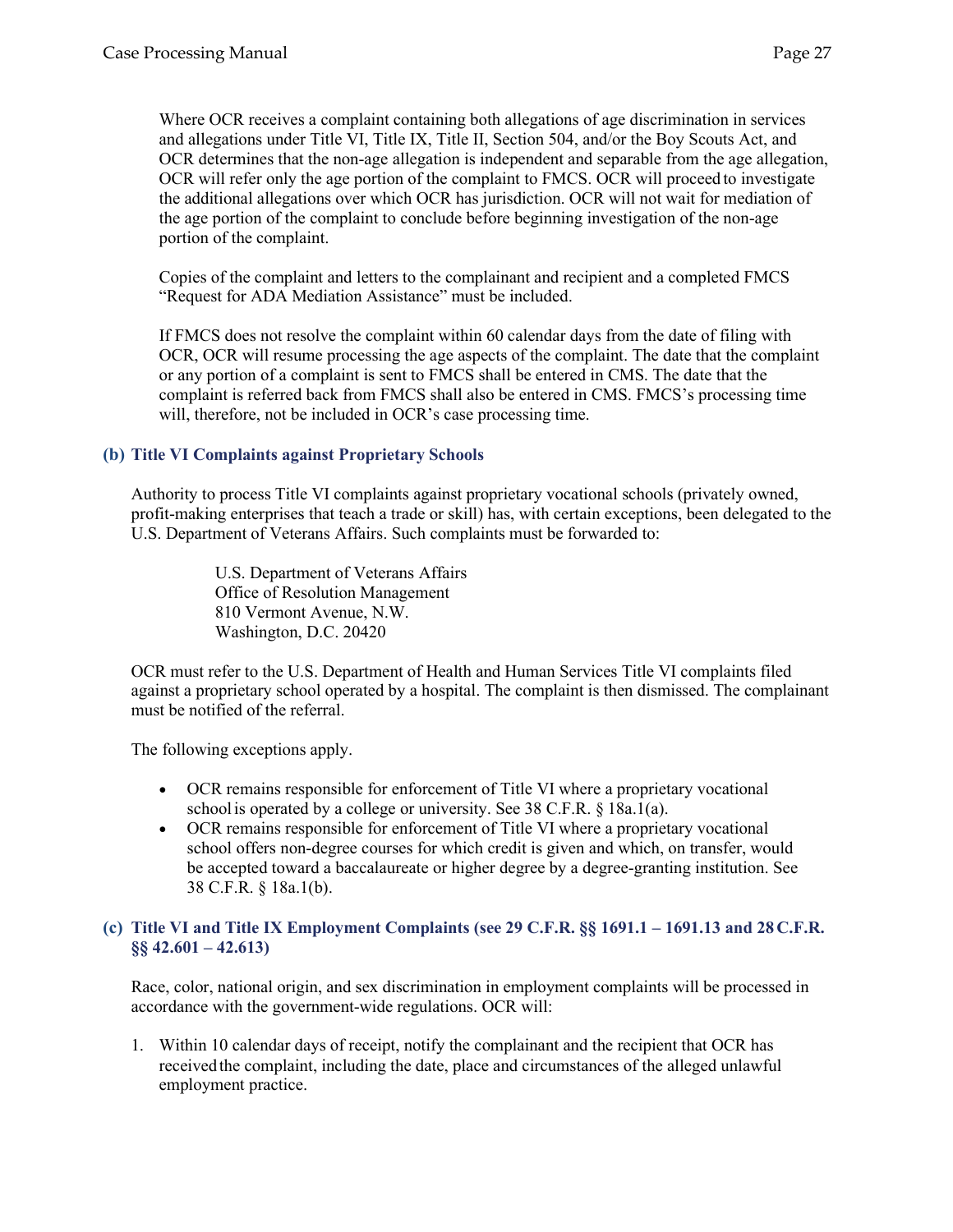- 2. Within 30 calendar days of receipt:
	- i. Determine whether OCR has jurisdiction over the complaint under Title VI and/or Title IX.
	- ii. Determine whether EEOC may have jurisdiction over the complaint.
	- iii. Transfer to EEOC all complaints over which OCR does not have jurisdiction but over which EEOC may have jurisdiction and notify the complainant and the recipient of the transfer, the reason for the transfer, the location of the EEOC office to which the complaint was transferred and that the date the agency received the complaint will be deemed the date it was received by EEOC.
	- iv. Refer to EEOC certain complaints over which both OCR and EEOC appear to have jurisdiction ("joint complaints"), consistent with the following guidance:

Absent special circumstances, OCR will refer a joint complaint that solely alleges employment discrimination against an individual.

Absent special circumstances, OCR will not refer a joint complaint alleging a pattern or practice of employment discrimination.

Absent special circumstances, OCR will not refer a joint complaint that alleges discrimination in employment and includes allegations regarding other practices of a recipient. If, because of special circumstances, the employment allegations of such a complaint are referred to EEOC, OCR will assign a new case number to the allegations that are retained.

OCR will notify the complainant and recipient of the action taken on the joint complaint. In the case of a referral to EEOC, the notice will include the location of the EEOC office to which the complaint was referred, the civil rights provisions involved, the authority of EEOC under this regulation and that the date the agency received the complaint will be deemed the date it was received by EEOC.

For those joint complaints retained for OCR investigation, OCR will contact EEOC to ensure that, in the event EEOC has also received the complaint, EEOC defers its investigation.

### <span id="page-27-0"></span>**(d) Title II ADA Complaints (Other than Employment) (see 28 C.F.R. § 35.171(a)(2)(i))**

OCR has jurisdiction to investigate Title II complaints against public elementary and secondary education systems and institutions, public institutions of higher education and vocational education (other than schools of medicine, dentistry, nursing, and other health-related schools), and public libraries. When OCR receives an ADA-only complaint over which it does not have jurisdiction, it will be referred to DOJ and then dismissed. The complainant will be notified of the referral.

### <span id="page-27-1"></span>**(e) Section 504 and Title II Disability Employment Complaints (see 28 C.F.R. Part 37 and 29 C.F.R. Part 1640)**

### **1. Referral or Deferral**

i. Disability employment complaints shall be referred to the DOJ Civil Rights Division if OCR has no jurisdiction under either Title II of the ADA or Section 504 of the Rehabilitation Act of 1973, and EEOC does not have jurisdiction under Title I (*i.e.*, the recipient has fewer than 15 employees). If EEOC has jurisdiction under Title I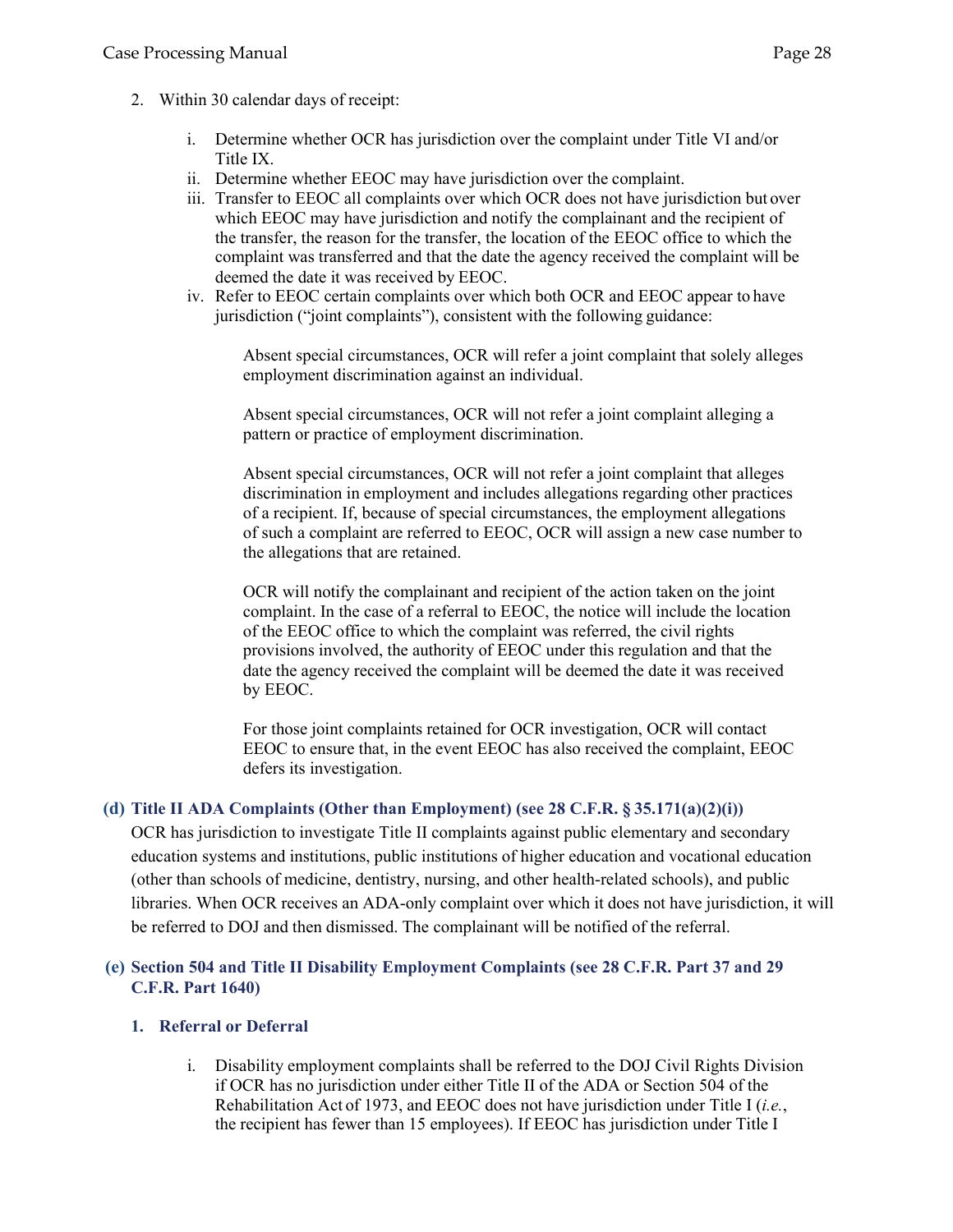(i.e., the recipient has 15 or more employees), the complaint shall be referred to EEOC.

ii. OCR shall defer individual complaints unless the complainant elects to have OCR process the charge. OCR must notify the complainant in writing that he or she may choose whether tohave OCR or EEOC process the complaint and that if the complainant would like OCR to process the complaint, OCR must receive such written request within 20 calendar days of the date of the letter. See 28 C.F.R. § 37.8(a)(1). If special circumstances make deferral inappropriate, OCR and the appropriate agency may jointly determine to reallocate investigation responsibilities. See 28 C.F.R. § 37.8(e).

### 2. **Retention**

- i. When OCR has jurisdiction over a disability employment complaint under Section 504, OCR shall retain the complaint if:
	- EEOC does not have jurisdiction under Title I (i.e., if fewer than 15 employees);
	- EEOC has jurisdiction, but the complainant elects to have OCR process the complaint;
	- The complaint alleges discrimination in both employment and other practices or services covered by Section 504; or
	- The complaint alleges a pattern or practice of employment discrimination. See 28 C.F.R. § 37.6(d)(1).
- ii. When OCR has jurisdiction under Title II of the ADA but not under Section 504, OCR shall retain jurisdiction over a complaint when it determines that EEOC does not have jurisdiction under Title I. See 28 C.F.R. §§ 37.6(d)(2) and (3).

### <span id="page-28-0"></span>**SECTION 702 DATA COLLECTION AND INFORMATION GATHERING**

### <span id="page-28-1"></span>**(a) Generally**

OCR's data collection and information gathering activities will vary from case to case depending on applicable legal standards, investigative strategies, and the extent to which relevant data/information are in the control of the recipient or others. Some general investigative principles and practices include:

- Obtain independent written documentation to corroborate oral statements;
- Label all evidence, documents, electronic media, and written records of contact with information identifying the case being investigated and the circumstances under which the evidence was obtained (e.g., where and when an interview was conducted, and who provided a given document);
- Document efforts to obtain access to recipient data and witnesses;
- Undertake a robust outreach to the recipient community to increase access to relevant information in the conduct of an investigation (*e.g.,* by publicizing OCR's presence and availability in onsite investigations for individual interviews and focus groups as well as OCR's availability for discussion with interested individuals before and subsequent to the onsite), as appropriate; and
- Collect data resulting from any methods that OCR or recipients use to track and evaluate compliance with their legal responsibilities (*e.g.,* data from OCR's Civil RightsData Collection, recipient public websites, climate surveys, and other self-assessment tools).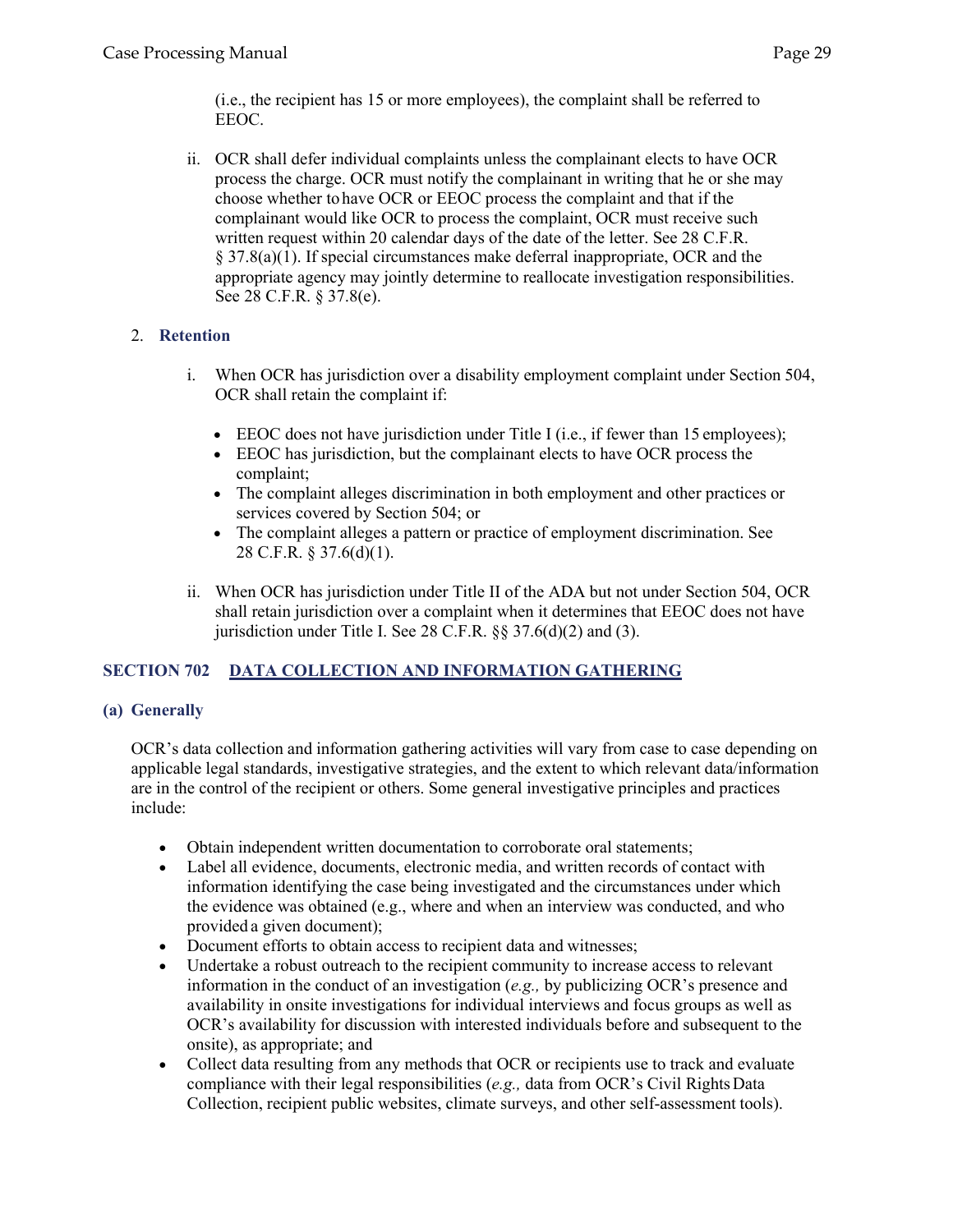### <span id="page-29-0"></span>**(b) OCR's Authority to Obtain Information**

OCR has the right of access during a recipient's regular business hours to the recipient's facilities and to information maintained by the recipient that is necessary to determine compliance status on those issues under investigation. See 34 C.F.R.  $\S$  100.6(c), 34 C.F.R.  $\S$  99.31(a)(3)(iii) and 34 C.F.R. § 110.22. Generally, this includes access to such of the recipient's books, records, accounts,including electronic storage media, microfilming, retrieval systems and photocopies maintained by the recipient, and other sources of information, including witnesses, and its facilities, as may be relevant, in OCR's judgment, to ascertain compliance.

### <span id="page-29-1"></span>**(c) Requests for Records**

### **1. Data Requests**

A data request seeks information from the recipient relevant to the investigation. It can be used to initiate information collection or to request further information, as necessary.

### **2. Timeframes for Recipient's Response**

The recipient will be given an appropriate amount of time to submit the information required, which shall be determined on the basis of the nature and extent of OCR's data request. This timeframe is established in OCR's discretion, considering factors such as the feasibility of complying with the request in the determined time period.

### **3. Data Provided by Recipient**

A recipient must submit information as necessary for OCR's compliance activities. However, other federal regulations and policies may restrict OCR's information requests:

- i. For example, in the context of an ongoing complaint, compliance review, or directed investigation, OCR may require recipients to record information in such form and containing such information as OCR may determine is necessary to assess compliance, without obtaining prior approval for its use by the Office of Management and Budget.<sup>[12](#page-29-2)</sup> See 34 C.F.R. § 100.6(b).
- ii. OCR must consider federal policies concerning paperwork burdens when requesting that a recipient do more than provide OCR access to normally maintained information. Requests that a recipient generate, aggregate, or compile information to meet an OCR need must be reasonable and may not be unduly burdensome.. Recipients that maintain data in an electronic format must provide the data in that format to OCR in a file type that can be accessed by OCR. Recipients that do not maintain data in an electronic format are encouraged to provide the requested information in an electronic format that can be accessed by OCR.

If a recipient invites OCR to come onsite and collect the requested information, including the interview of witnesses and provides OCR with sufficient access to files, records, logs, and appropriate indexes for OCR to obtain the needed information, then the recipient shall be deemed to have provided OCR with the requisite access necessary to satisfy this provision.

<span id="page-29-2"></span><sup>&</sup>lt;sup>12</sup> The Paperwork Reduction Act only applies to collections directed at ten or more respondents, with one important exception. Any information requirement in a "rule of general applicability" is presumed to affect or potentially affect at least ten respondents.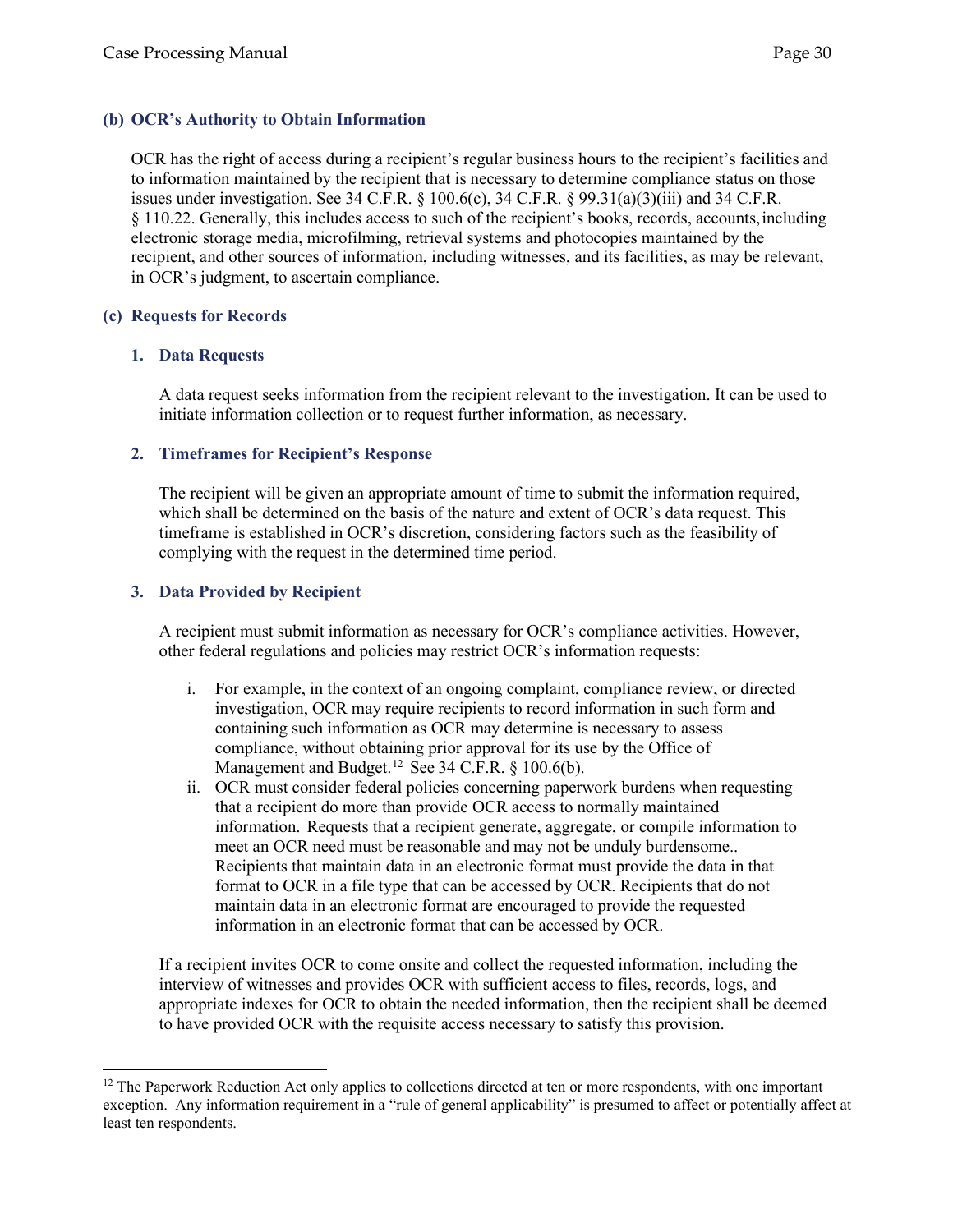### **4. Confidentiality**

OCR has the right of access to a recipient's records, even if those records identify individuals by name. To protect the confidential nature of the records, OCR may, for example, permit the recipient to replace names with a code, and to retain a key to the code. However, OCR should inform the recipient that if at any time, such a procedure impedes the timely investigation of the case, OCR shall have access to the unmodified records. See 20 U.S.C. §§ 1232g(b)(1)(C)(i)(II) and (b)(3) and 34 C.F.R.  $\S$  99.31(a)(3)(iii) and 99.35 regarding the applicable provisions of the Family Educational Rights and Privacy Act.

### <span id="page-30-0"></span>**(d) Interviews**

### **1. Introduction**

Interviews are an integral part of investigations. The objective of interviews is to gain an understanding of the records and data relevant to the issues in the case; to obtain information from and assess the credibility of witnesses; and to evaluate recipient defenses. OCR may conduct individual interviews and focus groups, as appropriate, as part of its investigations. OCR will make efforts to work with recipients to conduct interviews in a manner that minimizes disruptions to the recipient's educational environment.

### **2. Notice**

Prior to initiating an interview, OCR will inform the witness of the following.

- i. The general purpose of the interview, including OCR's role, what law or laws may be pertinent to the investigation, and where appropriate, a brief explanation of what is under investigation.
- ii. The approximate maximum amount of time that the interview may take.
- iii. The potential uses of the information to be obtained from the witness and the Freedomof Information Act. A witness who wants a more thorough explanation should be given a copy of the "OCR Notice of Witness Rights." This Notice is available at: [\(https://www2.ed.gov/about/offices/list/ocr/docs/witness-notice](https://www2.ed.gov/about/offices/list/ocr/docs/witness-notice-mw.pdf)[mw.pdf\)](https://www2.ed.gov/about/offices/list/ocr/docs/witness-notice-mw.pdf).
- iv. The witness's right to personal representation during the interview by a person of his or her choice.
- v. When the witness is an employee of a recipient, his or her right to refuse to have anyone else present during the interview and his or her right to refuse to reveal the content of an interview.
- vi. The regulatory provisions concerning prohibition of intimidating or retaliatory acts by a recipient.
- vii. In most cases, the recipient's counsel will be allowed to be present during upperlevel management interviews.

### **3. Privacy**

The privacy interests of witnesses will be considered in selecting the conditions and means employed by OCR to conduct witness interviews. An interpreter may be used when safeguards are taken to ensure the competence of the interpreter and to protect the witness's privacy.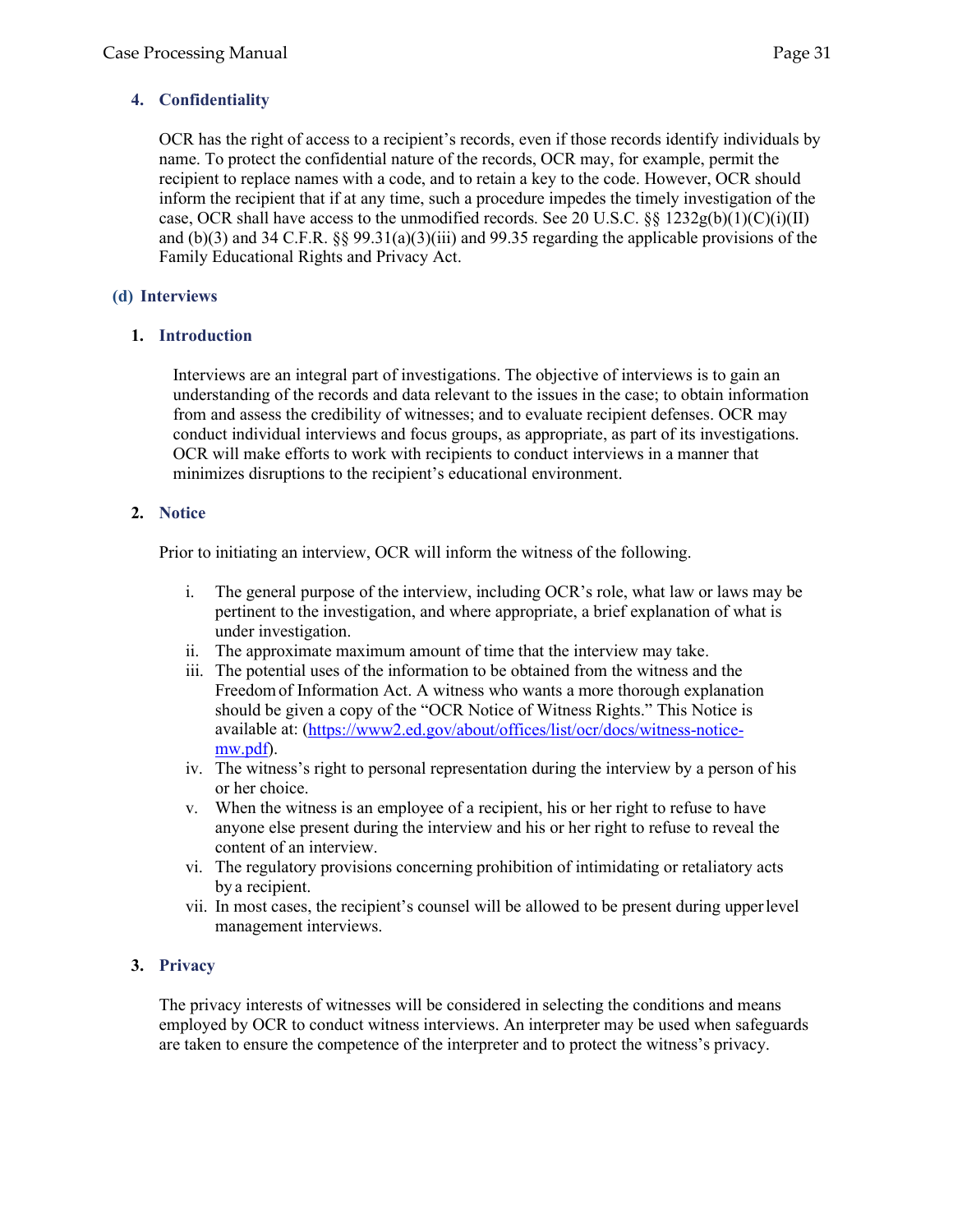### **4.** Interviews with Minors (Persons under 18) or Legally Incompetent Individuals

OCR shall obtain written consent from a parent or guardian prior to conducting an interview of any person under 18 years of age or otherwise adjudicated legally incompetent, for example, mentally impaired. Parental or legal guardian consent may not be required for persons under 18 if they are emancipated under state law or in the context of Section 504, whose IDEA rights have transferred under 20 U.S.C.  $\frac{1415(m)}{m}$ , and are therefore considered to have obtained majority. For persons under 18 who state they are emancipated or whose IDEA rights have transferred, OCR should obtain proof of emancipation or proof of transfer of IDEA rights.

Parental or legal guardian consent may not be necessary where the questions asked are of a general nature, not related to any specific events in which the minor was involved, and there are no records kept to identify the student. Where a recipient refuses to allow minor students to be interviewed without consent where the questions asked are of a general nature, not related to any specific events in which the minor was involved, and there are no records kept to identify the student, written consent must be obtained.

Where parents or guardians refuse to provide consent for an interview, and OCR determines that the child's information is critical, OCR may attempt to secure parental or guardian consent by inviting the parent or guardian to be present during the interview. Where consent is denied, OCR will not interview the child.

### **5. Records of Interviews**

A written record of interviews (i.e., in-person, telephonic, or through use of other electronic media) must be kept. Interviewers will notify interviewees when recording is used and recording will be done only with the consent of the interviewee. When interviewers record interviews, the recording becomes part of the case record along with the written record. Regardless of the technique used during the interview, a written record of the interview must be created.

The record of the interview to be placed in the case file must contain the following information.

- i. The case identification (name and case number).
- ii. The name and identification of the interviewee, interviewer, and any other person present (include an explanation for the presence of any other persons).
- iii. The date, time, and location of interview (including whether the interview was conducted in person or through use of media (e.g., telephone, videoconferencing).
- iv. A record of whether the interviewee was informed of required notifications.
- v. A written record reflecting the questions and responses obtained during the interview (this need not be a verbatim transcript but must accurately reflect the responses of the witness).

### <span id="page-31-0"></span>**SECTION 703 FREEDOM OF INFORMATION ACT AND PRIVACY ACT**

The information OCR collects is analyzed by authorized personnel within the agency and is used only for authorized civil rights compliance and enforcement activities. In order to resolve a complaint OCR may need to reveal certain information to persons outside the agency to verify facts or gather additional information. Such information could include the name, the age or physical condition of a complainant. The Privacy Act of 1974 (Privacy Act), 5 U.S.C. § 552a, governs the maintenance of records contained in a system of records, and the Freedom of Information Act (FOIA), 5 U.S.C. § 552, establishes a public right of access (with certain exemptions) to OCR's records.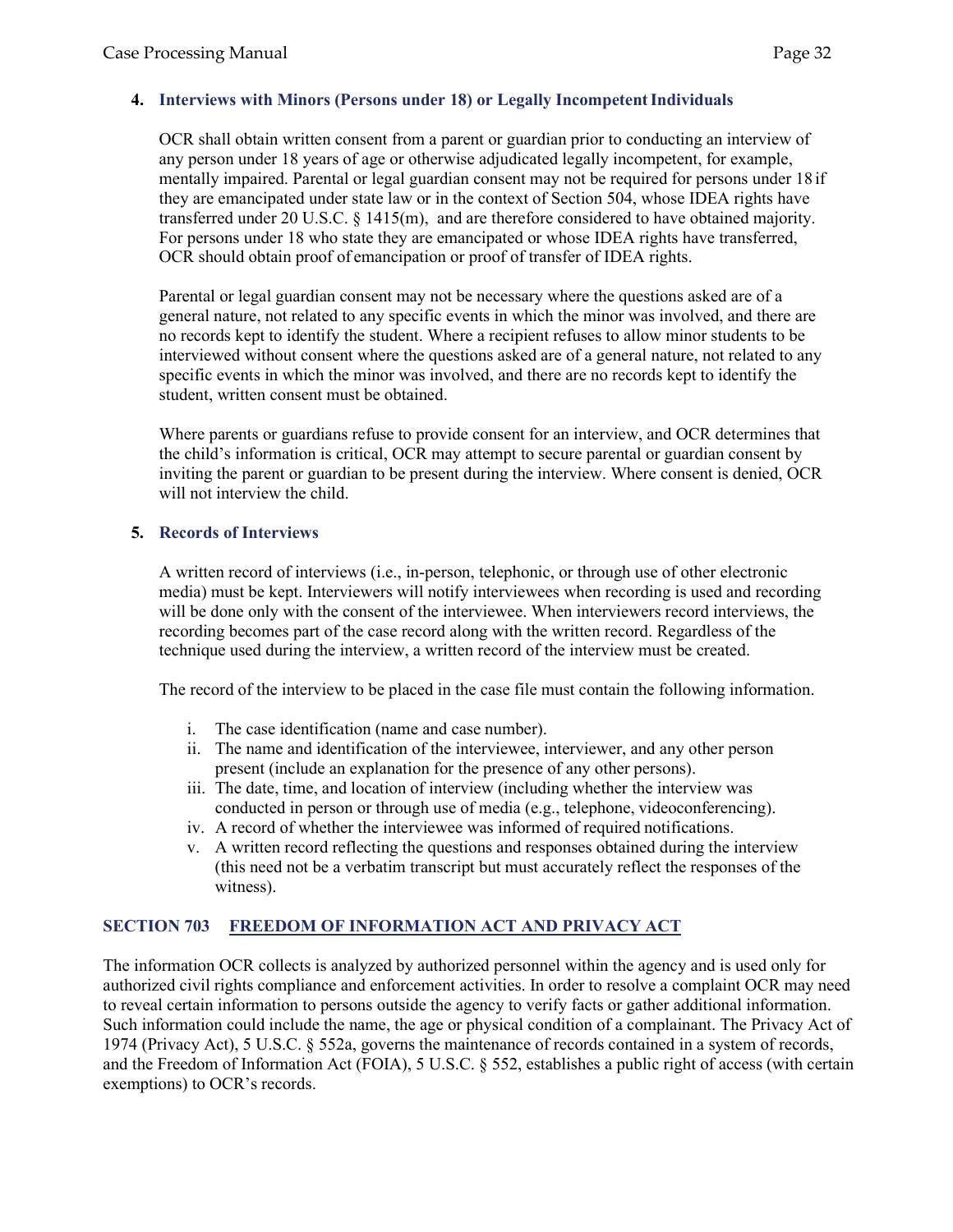The Privacy Act regulates the collection, maintenance, use, and dissemination of certain personal information in records contained in a federal agency's system of records. OCR's investigation files have been exempted from certain provisions of the Privacy Act, including, but not limited to, provisions that provide individuals with notification of, access to, and correction or amendment of records maintained on them. See 34 C.F.R. § 5b.11(c)(2)(ii). The Department has published in the Federal Register a Privacy Act system of records notice entitled "Complaint Files and Log" (18-08-01). Third parties may not gain access to records about individuals within a system of records without the prior written consent of the subject individual except as required by FOIA or pursuant to other statutory exceptions contained in the Privacy Act. See 5 U.S.C. § 552a(b).

The FOIA gives the public a right of access to records of federal agencies. The FOIA is implemented by Department regulations. See 34 C.F.R. Part 5.

Although each FOIA request will be reviewed on a case-by-case basis, generally, OCR is not required to release documents, or portions thereof, during the case resolution and investigation process or enforcement proceedings if the release could reasonably be expected to interfere with OCR's law enforcement activities. See 5 U.S.C. § 552(b)(7)(A). Also, a federal agency is not required to release inter- or intra-agency records, or portions thereof, if they are pre-decisional, deliberative documents, or if the records would otherwise be subject to certain privileges in litigation. See 5 U.S.C. § 552(b)(5). Further, a federal agency may not release documents, or portions thereof, that constitute commercial or financial information, obtained from a submitter, that is privileged or confidential. See 5 U.S.C. § 552(b)(4). Finally, a federal agency may not release documents, or portions thereof, if their release would or could result in an unwarranted invasion of privacy of an individual. See 5 U.S.C. §§ 552(b)(6) and (7)(C). Disclosure will only be made as consistent with the Privacy Act and FERPA. OCR will only reveal the name or identifying information about an individual if such disclosure is consistent with the Privacy Act and FERPA.

In addition, OCR can release certain information about the complaint to the press or general public, including the name of the school or institution; the date the complaint was filed; the type of discrimination included in the complaint; the date the complaint was resolved, dismissed or closed; the basic reasons for OCR's decision; and other related information. Any information OCR releases to the press or general public will not include the complainant's name or the name of the person on whose behalf the complaint was filed, except as noted in the paragraph above.

### <span id="page-32-0"></span>**SECTION 704 RECIPIENTS OPERATING UNDER FEDERAL COURT ORDER**

### <span id="page-32-1"></span>**(a) When the United States is a Party to the Court Order**

When OCR receives a complaint alleging discrimination by a recipient against which the DOJ represents the United States as a party in pending litigation, the following procedures will apply:

- 1. **OCR notification to DOJ**: OCR will forward the complaint to DOJ by electronic mail immediately and ask whether DOJ wants OCR to refer the complaint to DOJ. This will occur before any OCR evaluation of the complaint begins and even if it is clear on the face ofthe complaint that OCR would not open it for investigation.
- 2. **DOJ response**: DOJ will have seven calendar days after the date of OCR's electronic mail notification to determine whether: (1) DOJ wants OCR to refer the complaint to DOJ; or (2) DOJ does not want OCR to refer the complaint to DOJ. There are no additional options. For example, a complaint cannot be conditionally referred or conditionally declined, nor may DOJ request referral of only a portion of a complaint.